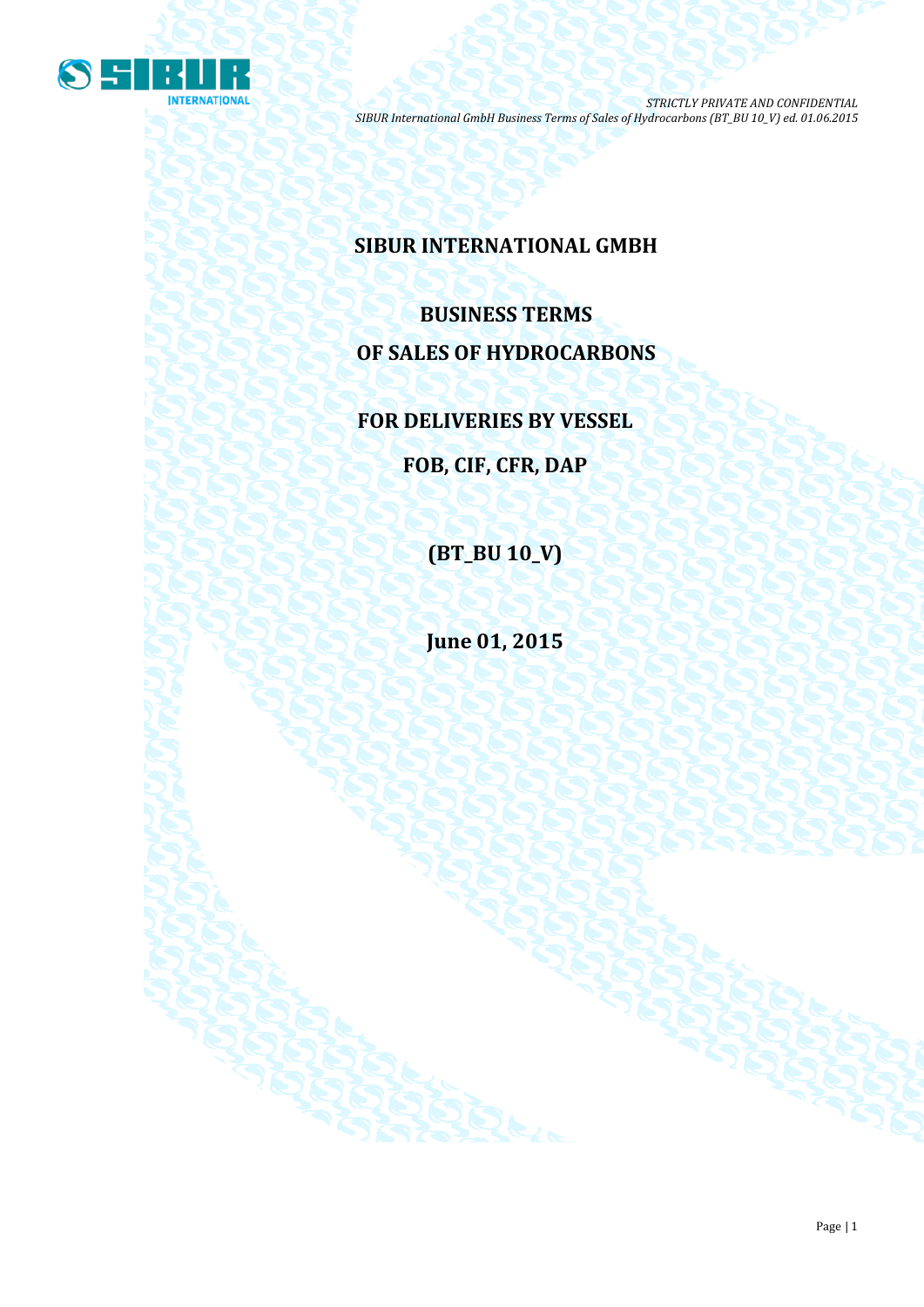

## **CONTENTS**

#### **INTRODUCTORY PROVISIONS** 3

**PARAGRAPH I Goods 3 3** 

**PARAGRAPH II Quality 3**

**PARAGRAPH III Quantity 1999 • 1999 • 1999 • 1999 • 1999 • 1999 • 1999 • 1999 • 1999 • 1999 • 1999 • 1999 • 1999 • 1999 • 1999 • 1999 • 1999 • 1999 • 1999 • 1999 • 1999 • 1999 • 1999 • 1999 • 1999 • 1999 • 1999 • 1999 • 1999 • 1999 •** 

**PARAGRAPH IV Delivery basis 5** 

**PARAGRAPH V Transportation 10** 

**PARAGRAPH VI Shipment period 12**

**PARAGRAPH VII Laytime 13**

**PARAGRAPH VIII Demurrage 13 13** 

**PARAGRAPH IX Price 14** *Price* **14** *Price* **14** 

**PARAGRAPH X Payment terms 15** 

**PARAGRAPH XI Responsibilities of the parties 18** 

**PARAGRAPH XII Duration 20** 

**ANNEX 1 Contract template 21 ANNEX 2 Guarantee template 22**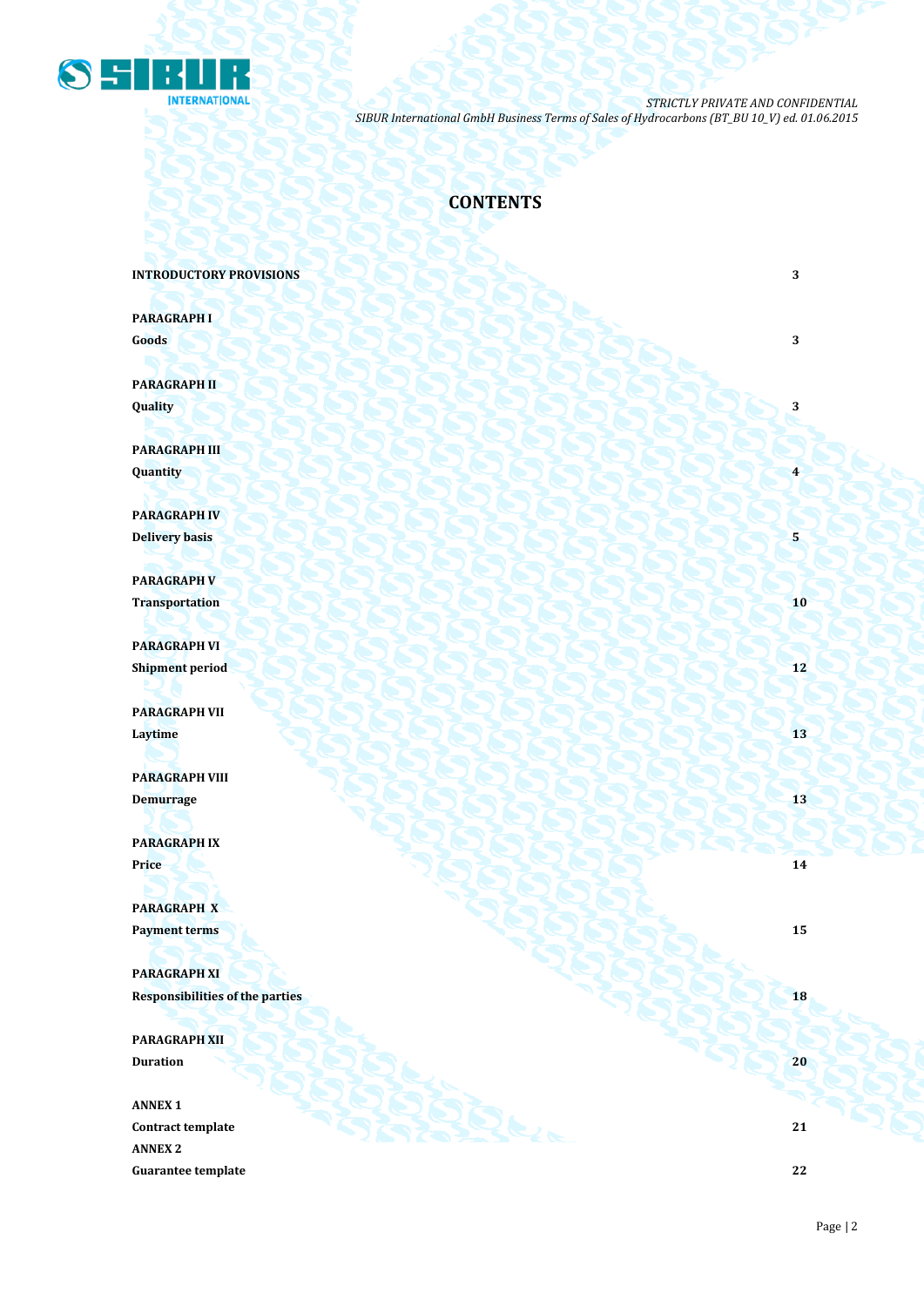

#### **INTRODUCTORY PROVISIONS**

- **A.** These Business Terms ("Business Terms") shall apply to all agreements for sale of goods ("Contract") executed by and between SIBUR International GmbH ("Sibur") and Buyer that incorporate these Business Terms by reference. The version of these Business Terms published by Sibur (whether delivered by Sibur to Buyer before or upon the entry into the Contract or, if not so delivered, then as published on the website [http://www.sibur-int.com\)](http://www.sibur-int.com/) as of the date when the Contract takes effect shall apply to the relevant Contract. The Business Terms may be amended, revised, restated or supplemented by Sibur from time to time.
- **B.** These Business Terms are accompanied and supplemented by the General Conditions of SIBUR International GmbH for sales of petrochemicals and hydrocarbons ("General Conditions"). The version of the General Conditions published by Sibur (whether delivered by Sibur to the Buyer before or upon the entry into the Contract or, if not so delivered, then as published on the website [http://www.sibur-int.com\)](http://www.sibur-int.com/) as of the date when the Contract takes effect shall apply to the relevant Contract. The Parties agree that the General Conditions are incorporated into these Business Terms by reference and that they apply to the Contract.
- **C.** If there is any conflict, ambiguity or inconsistency between General Conditions, the Business Terms the Contract and/or Incoterms, the order of priority of such documents (from highest to lowest) shall be as follows:
	- 1.the Contract;
	- 2.the Business Terms;
	- 3.the General Conditions; and
	- 4.Incoterms

**D.** All terms used, but not defined herein shall have the respective meanings set forth in the Contract and/or the General Conditions, and/or Incoterms.

### **PARAGRAPH I GOODS**

1.1. Seller shall deliver the Goods to Buyer in accordance with the Contract.

## **PARAGRAPH II**

### **QUALITY**

2. 1 The quality of the Goods shall be confirmed by a Certificate of Quality issued by the Seller or by the Manufacturer of the Goods, and/or the Inspector's Report (as the case may be). 2.2 The Buyer, upon the Seller's prior written request, shall send to the Seller the samples of the Goods for testing. The Seller may at its own discretion perform such testing based on the TU and ASTM methods or initiate an inspection in accordance with the Section 2.3. hereof. In the event either Party does not agree with the results of the test(s) made by the Seller in accordance with this Section 2.2., the quality inspection shall be determined by an independent Inspector in accordance with Section 3.3. hereof.

2.3 Unless otherwise agreed by the Parties in the Contract, the quality inspection shall be performed at the Place of Shipment (applicable for FOB, CIF, CFR), or the Place of Destination (applicable for DAP) by an Inspector of an internationally recognised inspection company mutually agreed between the Parties and in accordance with the standard practice (i) at the place of the inspection or (ii) of the Inspector if there is no standard practice at the place of inspection.

2.4 The inspection results shall be documented in the Inspector's Report and shall be conclusive and binding on the Parties for invoicing purposes, and for quality purposes and shall be final and binding for both Parties, except in case of fraud or manifest error.

2.5 In the event that the quality of the Goods does not conform with the contractual Specification, the Parties shall discuss the Buyer's remedies for such non-conforming the Goods. The remedies may include, for example, a price adjustment for the Goods. The outcome of the Parties' discussion shall be documented in a written Amendment to the Contract.

2.6 The costs of the inspection (under Section 2.3.) shall be equally shared between the Seller and the Buyer. Any other inspections and related services, if required by the Buyer, shall be performed at the Buyer's sole expense.

2.7 The Party initiating the inspection shall ensure that the Inspector issues the Inspector's Report to the Seller and the Buyer as soon as practicable and retains samples taken for at least 90 (ninety) Days from the date of inspection. 2.8. **Claims** 

Unless otherwise specified in the Contract claims if any on quality of the Goods to be provided by the Buyer to the Seller according to Part II of the General Conditions.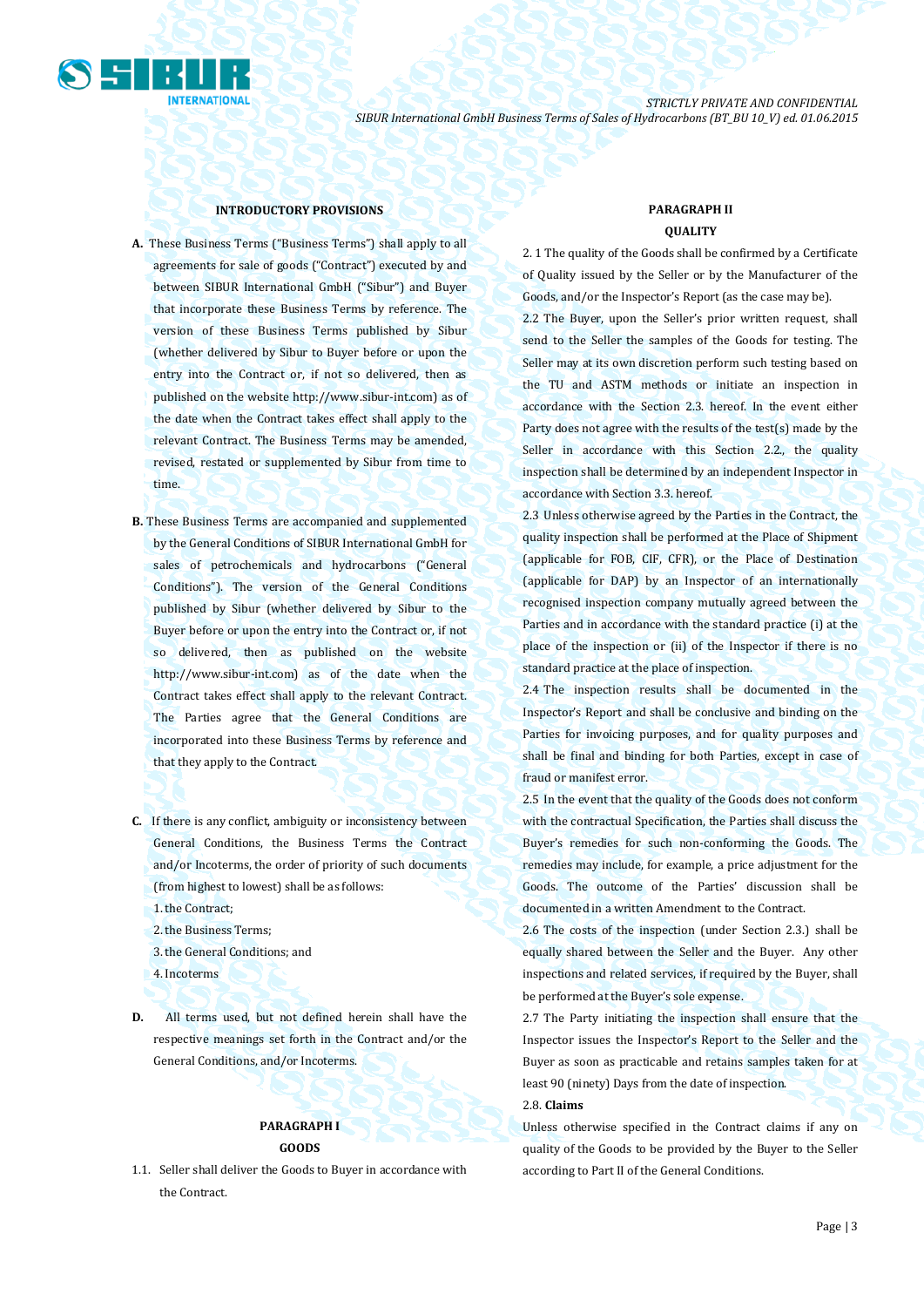

### **PARAGRAPH III QUANTITY**

- 3.1. Unless the Contract specifies otherwise, the quantity inspection (if any) shall be determined at the Place of Shipment (applicable for FOB, CIF, CFR), or the Place of Destination (applicable for DAP) by an Inspector of an internationally recognized inspection company mutually agreed by the Parties and in accordance with the standard practice (i) at the place of the inspection or (ii) of the Inspector if there is no standard practice at the place of inspection. The quantity inspection of the liquid Goods shall be as per the quantity in vacuum (unless the Contract explicitly applies the measurement in air). The Transport Document quantity of the goods shall be stated based on the Inspector's Report.
- 3.2. If the Inspector determines that the quantity of the Goods does not conform with the quantity stated in the Transport Document for more than 0.5 % (zero point five per cent) (the "Permitted Deviation") the Goods shall be accepted by the value defined by the Inspection with issuance of the respective off-loading acts signed by such Inspector. The Parties acknowledge and agree that in no event shall the Seller be considered to be in breach of its obligations in respect of the delivery of the Goods concerning any quantity deviation below the Permitted Deviation and the Buyer shall not be entitled to claim any losses, or liquidated damages, or any other claims resulting from such deviation . All claims concerning quantity deviation in excess of 0.5 % (zero point five per cent) shall be submitted by the Buyer according to Section 3.10.
- 3.3. Unless the Contract provides otherwise, the Planned Contract Quantity and/or the Planned Monthly Quantity specified (as the case may be) shall be subject to a tolerance of  $+/$ - 10 % (plus/minus ten per cent) to be determined in the Seller's sole discretion.
- 3.4. The Actual Contract Quantity and/or Actual Monthly Quantity delivered under the Contract shall be equal to the quantity specified in the Transport Document.
- 3.5. The Actual Contract Quantity shall be the basis for determining the Total Goods Value.
- 3.6. The Actual Contract Quantity or the Actual Monthly Quantity (as appropriate) may deviate by not more than ten per cent (10 %) of the Planned Contract Quantity or the Planned Monthly Quantity respectively without giving rise to any right of Buyer to claim that Seller must meet the Planned Contract Quantity or the Planned Monthly

Quantity specified in the Contract, and/or take back any surplus quantities to the Planned Contract Quantity or the Planned Monthly Quantity specified in the Contract as appropriate.

- 3.7. In the event that the Seller is not able to deliver the Planned Monthly Quantity or the Planned Contract Quantity of the Goods within specified period because of the reduction of the Manufacture production capacity, provided that the Seller informed the Buyer of this reasonably in advance, the Parties shall mutually agree delivery terms for the outstanding quantity of the Goods. The Seller's suggestions shall be taken into account and the Parties agree that the Seller will not be obliged to deliver in excess of the production capacity of the Manufacture. The Parties acknowledge that the remedy provided in this paragraph will be the sole remedy that the Buyer will have in the event the Seller is not able to deliver the Planned Monthly Quantity or the Planned Contract Quantity of Goods during the relevant period.
- 3.8. In the event that the Buyer orders less Goods than the Planned Monthly Quantity or the Planned Contract Quantity for a relevant period, the Seller at its own discretion may either: (i) agree to deliver the outstanding quantity of the Goods in the next period (the delivery schedule shall be decided by the Seller taking into account the Buyer's suggestions); or (ii) request the payment of 10% (ten per cent) of the Price of the outstanding quantity of the Goods as liquidated damages (the Parties agree that the above amount is a genuine pre-estimate of loss the Seller will suffer if the Seller delivers a quantity of Goods less than the Planned Monthly Quantity or the Planned Contract Quantity. Without prejudice to the above, if the amount of actual damages exceeds the stated liquidated damages, the Seller may claim the actual amount of damages without limitation). The Seller shall notify the Buyer the option it chooses to proceed in writing. However, failure to notify will not waive the Seller's rights of remedy.

#### 3.9. **Deviation from the Planned Amount of the Goods**

a) In case the Actual Contract Quantity or the Actual Monthly Quantity (as the case may be) is in excess of 100% (one hundred per cent) but less than or equal to 110% (one hundred and ten per cent) of the Planned Contract Quantity or the Planned Monthly Quantity respectively, the Buyer shall pay the outstanding balance within 5 (five) Days of receipt of an appropriate invoice from the Seller.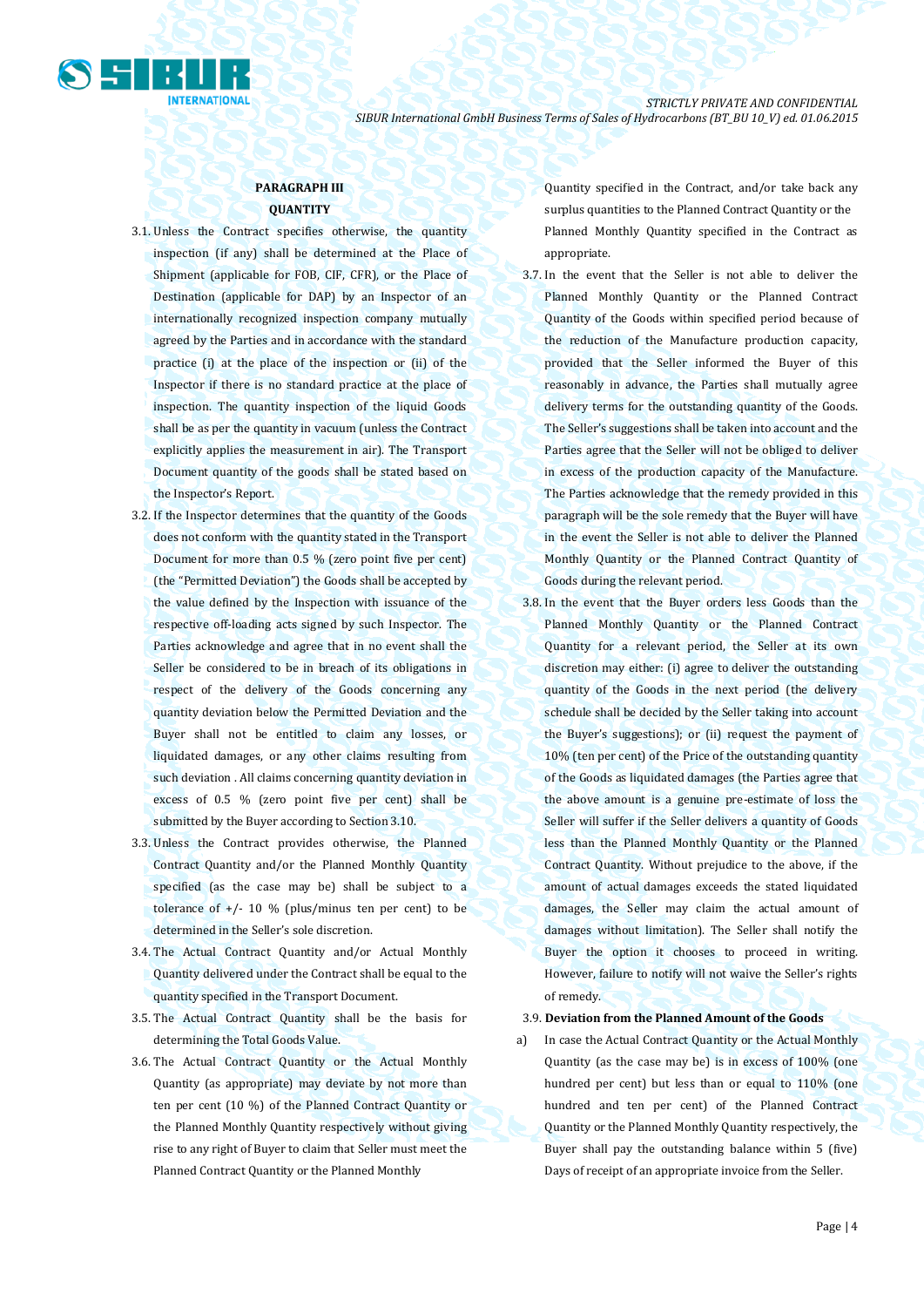- b) In case the Actual Contract Quantity or the Actual Monthly Quantity (as the case may be) is less than 100% (one hundred per cent) but in excess of or equal to 90% (ninety per cent) of the Planned Contract Quantity or the Planned Monthly Quantity respectively, the Seller may, in its own discretion, either: (i) meet the Planned Contract Quantity or the Planned Monthly Quantity (as the case may be) in further Shipments, or (ii) repay to the Buyer the Prepayment paid by the Buyer for the Goods not delivered within 3 (three) Days after the execution of the respective Verification Act (option (ii) is not applicable to post payment of the Goods); or (iii) apply such amount of the Prepayment paid by the Buyer for the Goods not delivered to the further Shipments (if applicable). The Buyer's rights set forth in this paragraph shall be the Buyer's sole and exclusive remedy for such Shipment, howsoever caused, always excepting fraud, and the Seller shall have no other liability to the Buyer whatsoever.
- c) In the event that the Actual Contract Quantity or the Actual Monthly Quantity (as the case may be) is in excess of 110% (one hundred and ten per cent) of the Planned Contract Quantity or the Planned Monthly Quantity respectively, the Buyer may, in its own discretion: (i) return any quantity in excess of 110% (one hundred and ten per cent) of the Planned Contract Quantity or the Planned Monthly Quantity respectively to the Seller at the Seller's expense, or (ii) to retain any Goods quantity in excess of 110% (one hundred and ten per cent) of the Planned Contract Quantity or the Planned Monthly Quantity respectively upon its agreement to pay the Price for the entire quantity taken provided that any of such Buyer's decisions shall be made within 1 (one) Day after Delivery Date of the respective Goods. The payment for such Goods shall be made by the Buyer within 5 (five) Days of the date of the Seller's invoice .
- d) In the event that the Actual Contract Quantity or the Actual Monthly Quantity (as the case may be) is less than 90% (ninety per cent) of the Planned Contract Quantity or the Planned Monthly Quantity respectively, the Buyer may require the Seller to pay to the Buyer direct losses incurred by the Buyer, provided that such direct losses are evidenced by sufficient documentation. Such payment shall be made within 7 (seven) Days after the execution of the respective Verification Act by the Parties. The Parties agree that in any case, the maximum amount of direct losses may not exceed 10% (ten per cent) of the Price of the Goods which were not delivered. The Buyer's rights set forth in this paragraph shall be the Buyer's sole and

exclusive remedy for such short delivery, howsoever caused, always excepting fraud, and the Seller shall have no other liability to the Buyer whatsoever.

- e) In the event that the Actual Contract Quantity or the Actual Monthly Quantity (as the case may be) is in excess of 110% (one hundred and ten per cent) of the Planned Contract Quantity or the Planned Monthly Quantity respectively and the Buyer fails to state its intention to return excess the Goods within the period specified above, the Buyer will be deemed irrevocably to have retained the excess the Goods and will accordingly pay for the excess the Goods retained within 5 (five) Days of the date of the Seller's invoice.
- f) In the event that the Actual Contract Quantity or the Actual Monthly Quantity (as the case may be) is less than 90% (ninetyper cent) of the Planned Contract Quantity or the Planned Monthly Quantity respectively and the Buyer fails to state request to compensate within 10 (ten) Days after the Delivery Date, the Buyer will be deemed irrevocably agreed with the Seller's obligation to meet the Planned Contract Quantity or the Planned Monthly Quantity respectively (as the case may be) in further deliveries.

### 3.10. **Claims**

Unless otherwise specified in the Contract claims if any on quantity of the Goods to be provided by the Buyer to the Seller according to Part II of the General Conditions.

## **PARAGRAPH IV DELIVERY BASIS**

#### 4.1. **General Delivery Terms**

The Seller shall use its reasonable endeavours to dispatch the Goods on the definite date or in any Day within the Shipment period (as the case may be) as specified in the Contract, but the time of dispatch shall not be of the essence. The Seller shall notify the Buyer immediately if the time of dispatch for the Goods cannot be met; in such a case the Parties shall reschedule in good faith.

#### 4.2. **Transfer of risk and title**

The risk and title to the Goods shall transfer from the Seller to the Buyer at the Delivery Date, unless otherwise provided in the Contract. The Parties agree that the transfer of risk of loss or damage, and title to, the Goods is not conditional upon delivery of the Transport Document or any other documentation. Neither the time, method, nor the place of payment, method of transportation, form of Transport Document, manner of consignment nor place of acceptance of the Goods shall alter the foregoing.

#### 4.3. **The Seller's right to refuse**

The Seller may refuse to deliver the Goods at any time if: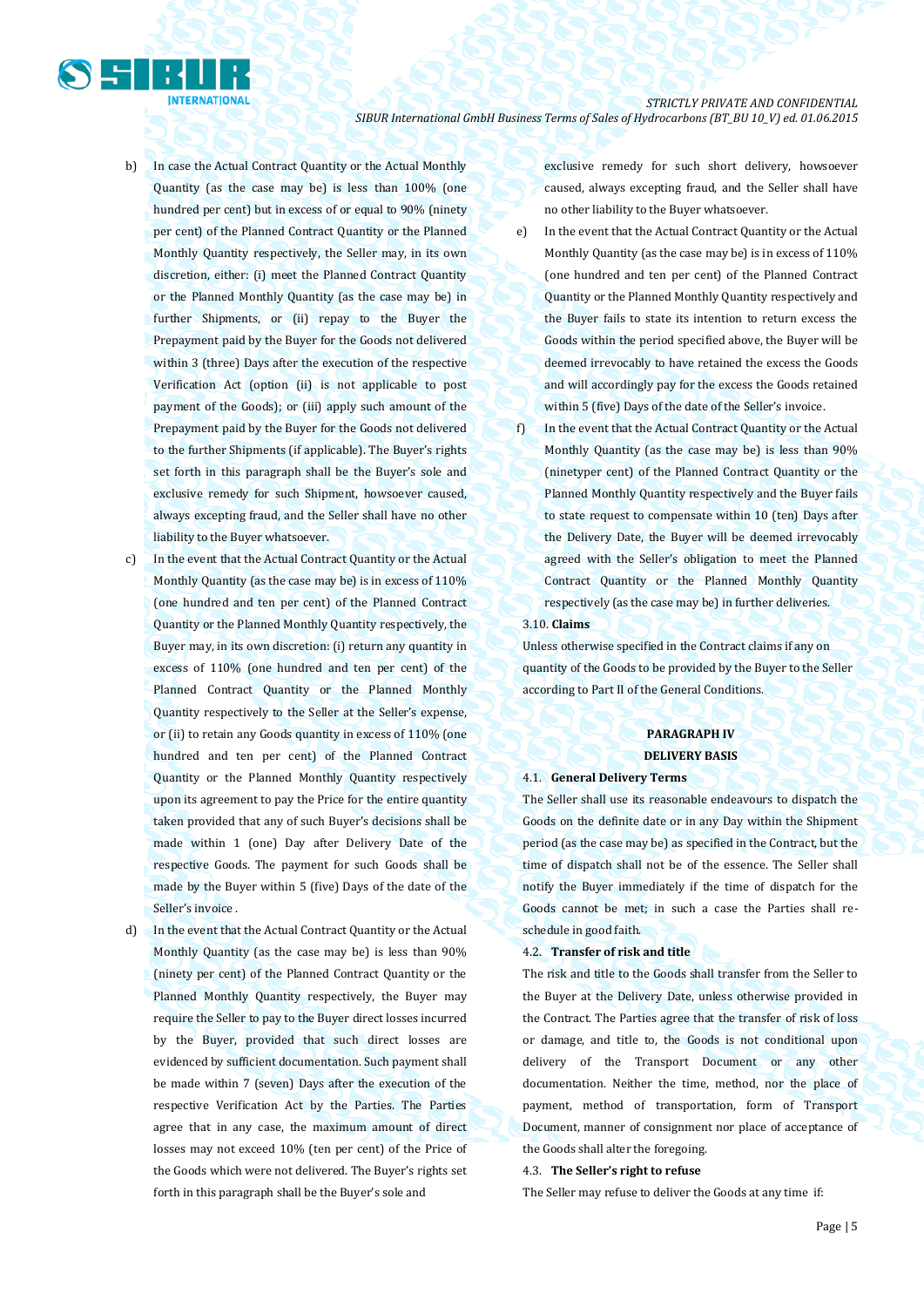

- a) the delivery under an intended or customary route to the Place of Destination becomes impracticable for any reason whatsoever beyond the Seller's control;
- b) the cost of the delivery to the Place of Destination (including Taxes) and/or insurance, if applicable, has been significantly increased (more than by 20 (twenty)% within 1 (one) month), which at the time of entry into the Contract could not be expected by the Seller; and/or
- c) importation of the Goods at the Place of Destination is prohibited under the laws of the country in which such the Goods were produced, or by regulations, rules, directives or guidelines applied by the government of that country or any relevant agency thereof; and/or
- d) the country, state, territory or region at which the Place of Destination becomes a country affected by Sanctions,

Should the Seller agree to undertake or complete the delivery under an alternative route or at an alternative Place of Destination nominated by the Buyer and accepted by the Seller (which acceptance shall not be unreasonably withheld), or under changed circumstances as the case may be, the Buyer shall reimburse the Seller for any additional costs and/or expenses incurred by the Seller.

#### 4.4. **CIF**

*This paragraph 4.4 shall be applied to the Contract providing CIF as delivery basis.*

### 4.4.1Delivery Date

- a) The Delivery Date shall be the date on which the Goods are loaded on board of the nominated Vessel by customary means of the loading port at the Place of Shipment with such date being specified in the Bill of Lading.
- b) For the liquid Goods the Delivery Date shall mean the date on which the Goods pass the flange connection between the delivery hose and the permanent hose connection of the Vessel at the Place of Shipment.

#### 4.4.2 Delivery terms

- a) Indicative dates of arrival. Where the Seller expressly or impliedly provides the Buyer with a date or a range of dates within which a nominated Vessel shall arrive at the Place of Destination. These shall be indicative only, made by the Seller as an honest assessment without guarantee. The Seller shall not assume any responsibility for the arrival of the Goods at the Place of Destination in the indicated period .
- b) If applicable, the Nomination shall be made in accordance herewith.
- c) Where the Seller expressly or impliedly provides the Buyer with a date or a range of dates within which a nominated Vessel shall arrive at the unloading port these shall be indicative only, made by the Seller as an honest assessment without guarantee. The Seller shall not assume any responsibility for the delivery of the Goods at the unloading port in the indicated period.
- d) Immediately upon, but not later than one Day from, the receipt of the Seller's Nomination, the Buyer shall provide the Seller with the following information:

• full written instructions regarding the particulars for the Bills of Lading (consignee, contact details and address of the authorized person);

 other information necessary for the delivery and reasonably required by the Seller (number of the copies, addresses, etc.);

 other information which may be required or at the Place of Shipment, Place of Destination and/or by the Seller.

e) The Seller shall have the right to issue its own instructions if the Buyer fails to provide such instructions and/or information required by this paragraph. Any delays or time lost caused by any failure of the Buyer to comply with this paragraph shall count as laytime or time on demurrage.

4.4.3 Charterparty Conditions

The Seller may arrange transportation under the Bill of Lading which incorporates charterparty conditions normally in use for Vessels. Without prejudice to the generality of the foregoing, such conditions shall be deemed to include:

i) the provision that the Goods shall be unloaded from the Vessel at the Buyer's expense unless the Seller informed the Buyer reasonably in advance that the Seller bears the unloading costs; and

ii) the provision that where, at any time after loading, but before the commencement of unloading:

- importation of the Goods at the Place of Destination is prohibited under the laws of the country in which such the Goods were produced, or by regulations, rules, directives or guidelines applied by the government of that country or any relevant agency thereof; and/or
- the country, state, territory or region at which the Place of Destination becomes an embargoed country,

the Goods shall be unloaded at an alternative safe port nominated by the Buyer that is not subject to any such prohibition and that is acceptable to the Seller (which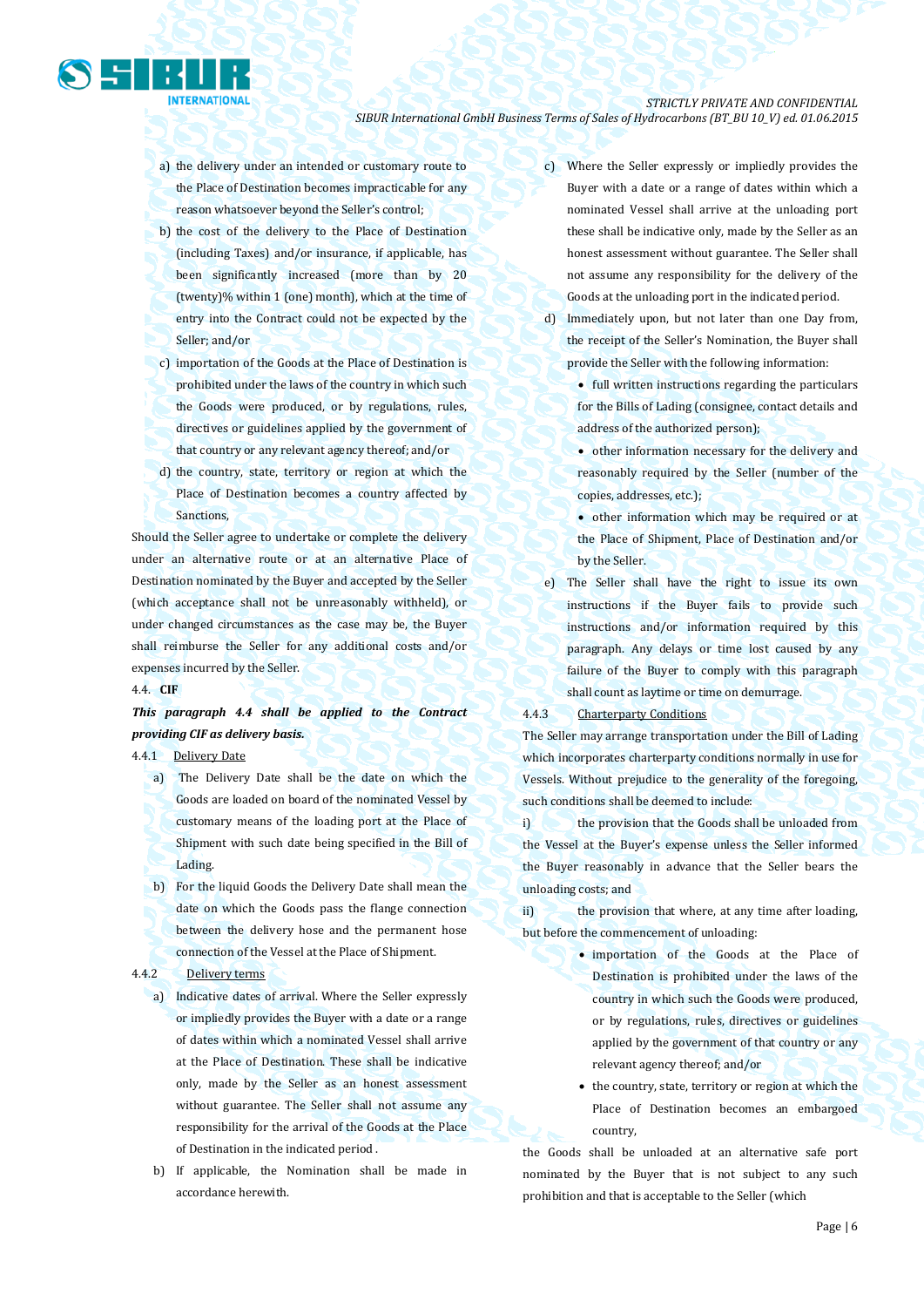

acceptance shall not be unreasonably withheld) and the Buyer shall bear all and any costs (if any) involved in the Vessel's reaching such alternative Place of Destination and/or in the unloading of the Shipment at such place.

### 4.4.4 Licenses and clearances

Where necessary, the Seller shall provide the Buyer with reasonable support in acquisition of all appropriate licenses and clearances for the unloading of the Goods; provided that the Buyer shall reimburse the Seller's costs and expenses arising out of or in connection with such support.

#### 4.4.5 Taxes prior to delivery

All taxes, customs and other duties and fees incurred as a result of the conclusion and execution of the Contract which are levied on the Goods prior to delivery or required for the dispatch of the Goods outside the customs territory of the Russian Federation will be paid by the Seller.

#### 4.4.6 Taxes after delivery

Unless otherwise expressly agreed by the Parties in the Contract, the Buyer shall pay all taxes, customs and other duties and fees incurred as a result of or in connection with the conclusion and execution of the Contract if any, after delivery . 4.5. **FOB**

### *This paragraph 4.5 shall be applied to the Contract providing FOB as delivery basis.*

#### 4.5.1 Delivery Date

- a) The Delivery Date shall be the date on which the Goods are loaded on board of the nominated Vessel by customary means of the loading port at the Place of Shipment with such date being specified in the Bill of Lading.
- b) For the liquid Goods the Delivery Date shall mean the date on which the Goods pass the flange connection between the delivery hose and the permanent hose connection of the Vessel at the Place of Shipment.

#### 4.5.2 Delivery terms

- a) The unloading of the Goods is the Buyer's sole responsibility and shall not prejudice completed delivery of the Goods by the Seller.
- b) The time required by the Vessel to clean the tanks or otherwise prepare the Vessel for the loading of the Goods or start the transportation shall not be included in the laytime.
- c) The Buyer provides the Seller with full and timely information about the Vessel and the Place of Shipment, including but not limited to the required documents, the mode of operation. The named information is to be provided to the Seller via facsimile or by other means agreed upon by the Parties, at least

5 (five) Business Days prior to each scheduled Date of Shipment of the Goods by the Seller.

The information must include:

- i. the name of the Place of Shipment (loading port);
- ii. the identity of the expected arrival terminal(s) at loading port;
- iii. the name of the Vessel and Vessel's master contact information; and
- iv.any other information requested by the Seller.
- d) Should the Buyer fail to timely submit the named information, the Seller is not required to initiate the transportation and delivery of the Goods, which will not constitute a waiver of the Buyer's breach of Contract. Any delays in delivery of the Goods which result from inaccuracies of provided information will be on the account of the Buyer and shall not be viewed as breach of the Contract by the Seller.
- e) The Nomination, if applicable, shall be made in accordance herewith.

The information on the Vessel to be submitted by the Buyer shall include:

- i. name of Vessel, date built, flag;
- ii. position at 10:00 gmt on the date of Nomination and ETA loadport;
- iii. deadweight;
- iv. draft;
- v. length and width;
- vi. ballast type;
- vii. type of hull;
- viii. cp speed;
- ix. three previous cargoes;
- x. demurrage rate;
- xi. Vessel's approvals;
- xii. ship's agents loadport; and
- xiii. details of any other cargo on board and conditions of segregation.

The substitution of the nominated Vessel shall be subject to acceptance by the Seller and loading terminal.

#### 4.5.3 Notice of Readiness (NOR)

- a) The Buyer shall arrange for the master of the Vessel loaded under the Contract to advise telegraphically to Seller's local representative about the following notices within the limits specified:
	- i. At least 72 (seventy-two) hours before arrival to advise ETA.
	- ii. At least 48 (forty-eight) hours before arrival to confirm or amend ETA.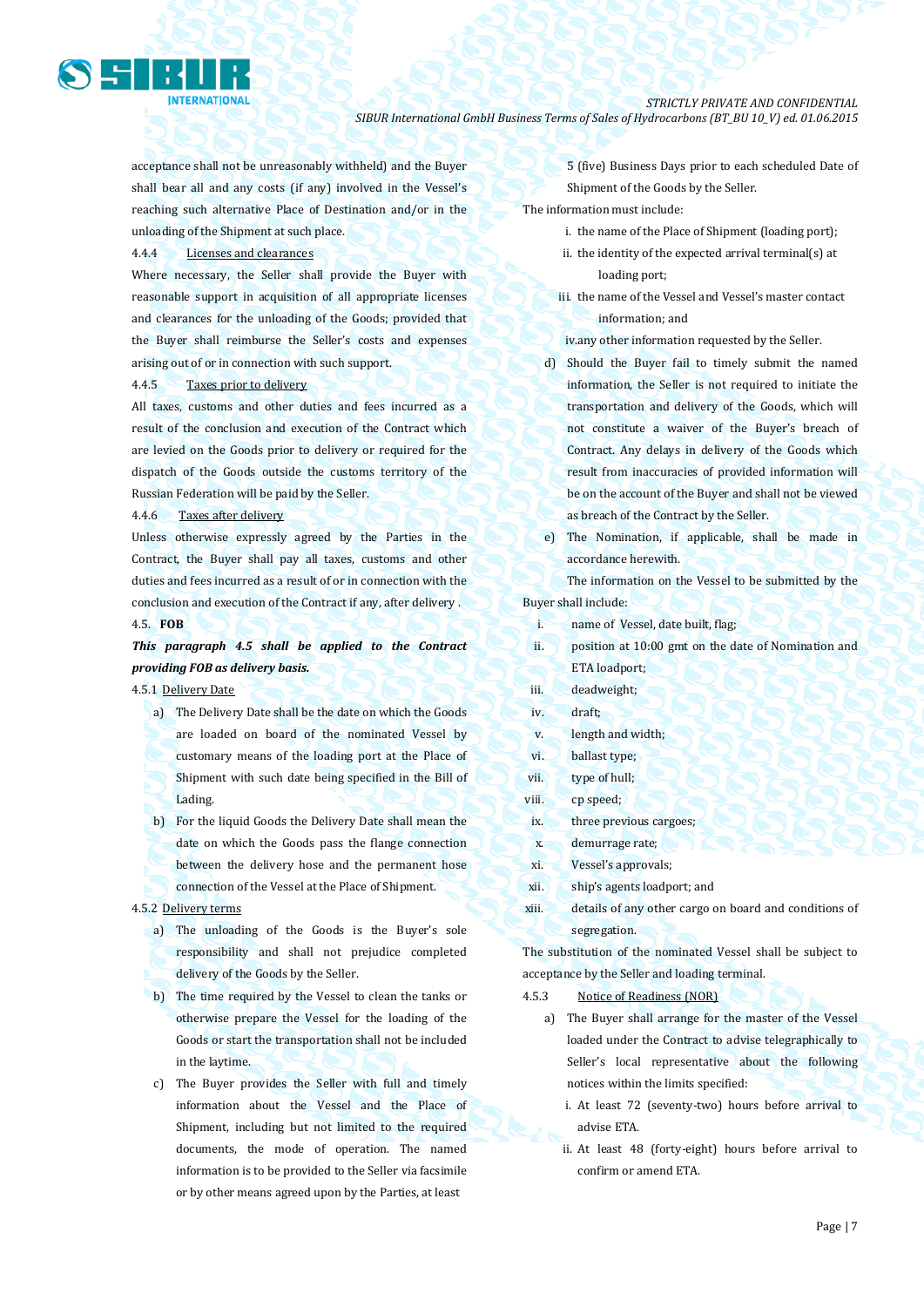- iii. At least 24 (twenty-four) hours before arrival to confirm or amend ETA.
- iv. On arrival to advise the exact time of arrival.
- b) Upon arrival of the Vessel at the customary anchorage of the Place of Shipment, the master of the Vessel or his local representative shall give Seller's local representative a written NOR evidencing the Vessel's readiness to load the Goods. Such NOR shall not be given until the Vessel has clean tanks ready for loading and has received all clearances required by Customs and/or other local government authorities.
- c) The Buyer shall ensure that the Vessel and its master shall comply with the rules and regulations at Place of Shipment. All damage which may occur to the Vessel, port infrastructure, surroundings and people for the reason of such non-compliance shall be on account of the Buyer alone.
- d) If the Vessel tenders NOR at the Place of Shipment before the first Day of the loading date-range allocated to that Vessel, it can be given a loading berth as soon as possible but without commitment or obligation by the Seller to load immediately and laytime shall begin on commencement of loading or at 06:00 hours a.m. local time on the first Day of the loading date-range, whichever occurs first.
- e) If the Vessel tenders NOR after the loading date-range as well as if the Vessel is not ready (not suitable) for loading of the Goods, the Seller shall not be obligated to load the Goods which should have been loaded on such Vessel unless the Seller specifically agrees to do so, in which case laytime shall begin when Vessel is all fast at berth.
- f) In case the Vessel has not arrived at the port within the agreed delivery range, as well as if the Vessel is not ready (not suitable) for loading of the Goods but the Seller agrees to deliver the Goods, laytime shall commence when Vessel is all fast at berth.
- g) If the Buyer fails to submit notifications and NOR when due, the Seller shall not be responsible for any eventual demurrage at loading port.
- h) The Parties shall obtain any licenses, permits and documents which are necessary for successful import and export clearance of the Goods.
- i) Export permits shall be timely obtained by the Seller.
- j) Import permits shall be timely obtained by the Buyer.
- k) All delays for the reason of absence of custom clearance shall be at the expense of the liable Party.

4.5.4 Taxes prior to delivery

All taxes, customs and other duties and fees incurred as a result of the conclusion and execution of the Contract which are levied on the Goods prior to delivery or required for the dispatch of the Goods outside the customs territory of the Russian Federation will be paid by the Seller.

### 4.5.5 Taxes after delivery

Unless otherwise expressly agreed by the Parties in the Contract, the Buyer shall pay all taxes, customs and other duties and fees incurred as a result of or in connection with the conclusion and execution of the contract if any, after delivery.

#### 4.5.6 Deadfreight

Only deadfreight through the Seller's fault will be compensated by the Seller. If the Buyer requires the Seller to compensate for the deadfreight it shall provide the Seller with a relevant claim accompanied by all documents substantiating the Buyer's costs and expenses. Only reasonable deadfreight will be compensated.

#### 4.6. **CFR**

*This paragraph 4.6 shall be applied to the Contract providing CFR as delivery basis.*

4.6.1 Delivery Date

- a) The Delivery Date shall mean the date on which the Goods have been loaded on board of the nominated Vessel by customary means of the loading port at the Place of Shipment with such date being specified in the Bill of Lading.
- b) For the liquid Goods the Delivery Date shall mean the date on which the Goods pass the flange connection between the delivery hose and the permanent hose connection of the Vessel at the Place of Shipment.
- c) The unloading of the Goods is the Buyer's sole responsibility and shall not prejudice the completed delivery of the Goods by the Seller.
- 4.6.2 Delivery terms
- a) The Buyer shall provide the Seller with full and timely information about the unloading port. Such information and the Buyer's documentary instructions are to be provided to the Seller via facsimile or by other means agreed upon by the Parties, at least 5 (five) Business Days prior to each scheduled Shipment Date of the Goods by the Seller.

The information must include:

- i. the name of the unloading port;
- ii. all instructions regarding the customary documentation which may be required at the unloading port;
- iii. the identity of the terminal(s) at the unloading port with instructions to enable the Vessel to prepare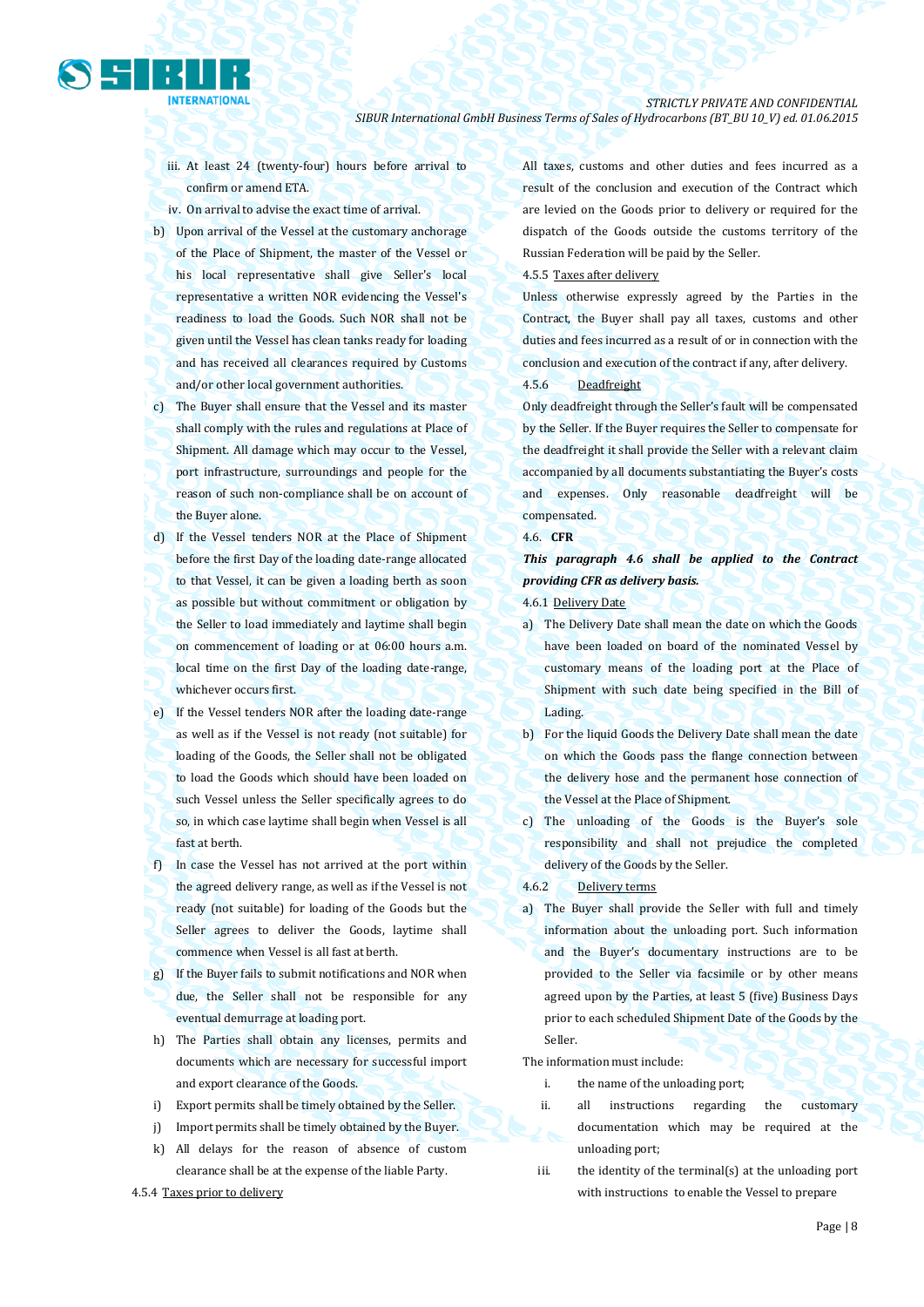

and submit necessary information to the customs or border authorities.; and

iv. any other information requested by the Seller. Should the Buyer fail to timely submit the named information, the Seller is not required to initiate the transportation and delivery of the Goods, which will not constitute a waiver of the Buyer's breach of Contract. Any delays in delivery of the Goods which result from inaccuracies of information provided by the Buyer will be on the account of the Buyer and shall not be viewed as a breach of the Contract by the Seller.

- b) Where the Seller expressly or impliedly provides the Buyer with a date or a range of dates within which the respective Shipment shall arrive at the unloading port these shall be indicative only, made by the Seller as an honest assessment without guarantee. The Seller shall not assume any responsibility for the delivery of the Goods at the unloading port in the indicated period.
- 4.6.3 Licenses and clearances
	- i. The Parties shall obtain any licenses, permits and documents which are necessary for the successful import and export clearance of the Goods.

ii. Export permits shall be timely obtained by the Seller.

iii. Import permits shall be timely obtained by the Buyer.

iv. Delays caused by an absence of customs clearance shall be at the expense of the Party that fails to obtain the necessary permits.

#### 4.6.4. Taxes prior to delivery

All taxes, customs and other duties and fees incurred as a result of the conclusion and execution of the Contract which are levied on the Goods prior to delivery or required for the dispatch of the Goods outside the customs territory of the Russian Federation will be paid by the Seller.

#### 4.6.5 Taxes after delivery

Unless otherwise expressly agreed by the Parties in the Contract, all taxes, customs and other duties and fees incurred as a result of or in connection with the conclusion and execution of the Contract if any, after delivery will be paid by the Buyer.

#### 4.7. **DAP**

*This paragraph 4.7 shall be applied to the Contract providing DAP as delivery basis.*

- 4.7.1 Delivery Date
- a) Delivery Date shall mean the date on which the Goods arrive at the Place of Destination for unloading.
- b) The time of arrival of the Goods shall be indicated in the Transport Document. In the event the Transport Document
- c) does not specify the exact time of the Goods arrival, it is presumed that the Goods arrived for unloading as of the moment NOR is tendered to the Buyer by the Vessel's master upon arrival at the unloading port.
- d) The Buyer may dispute the actual time of the Goods arrival within 2 (two) Days following the respective delivery, otherwise it shall be deemed that the Buyer has no objections as regards the arrival time.

### 4.7.2 Delivery terms

The unloading of the Goods at the Place of Destination shall be at the Buyer's risk and expense. If the unloading is included in the price of the transportation under the agreement executed by and between the Seller and the Carrier, the Seller may nevertheless invoice the Buyer for relevant unloading expenses.

4.7.3 Licenses and clearances

Where necessary, the Seller and the Buyer shall provide each other with reasonable support in acquiring all appropriate export and import licenses and clearances; provided that the other Party shall reimburse all and any costs and expenses arising out of and/or in connection with such support.

4.7.4 Import Taxes and customs requirements

- a) All taxes, customs and other duties and fees incurred as a result of the conclusion and execution of the Contract which are levied on the Goods in the country of delivery shall be paid by the Buyer.
- b) If the Buyer fails to pay such taxes, customs and other duties or fees when due, the risk shall pass to the Buyer as of the date when such taxes, customs and other duties and fees are due. If the Buyer delays the fulfilment of its obligations under this paragraph for more than 2 (two) Days, the Seller is entitled, but not obliged: (i) to make any relevant payments on its own; or (ii) if the Goods are not released in the country of delivery, to place the Goods at the customs warehouse (in this case the date on which the Goods are placed in the customs warehouse shall be the Delivery Date, any further costs will be at the Buyer's expense).

c) The Seller's rights in this paragraph shall be without prejudice to the Seller's other rights under the Contract and/or the applicable Law. In addition, the Buyer shall indemnify the Seller for all costs, losses and damages, including, but not limited to, demurrage and/or detention incurred by the Seller as a result of the Buyer's failure to perform or duly perform obligations under this paragraph.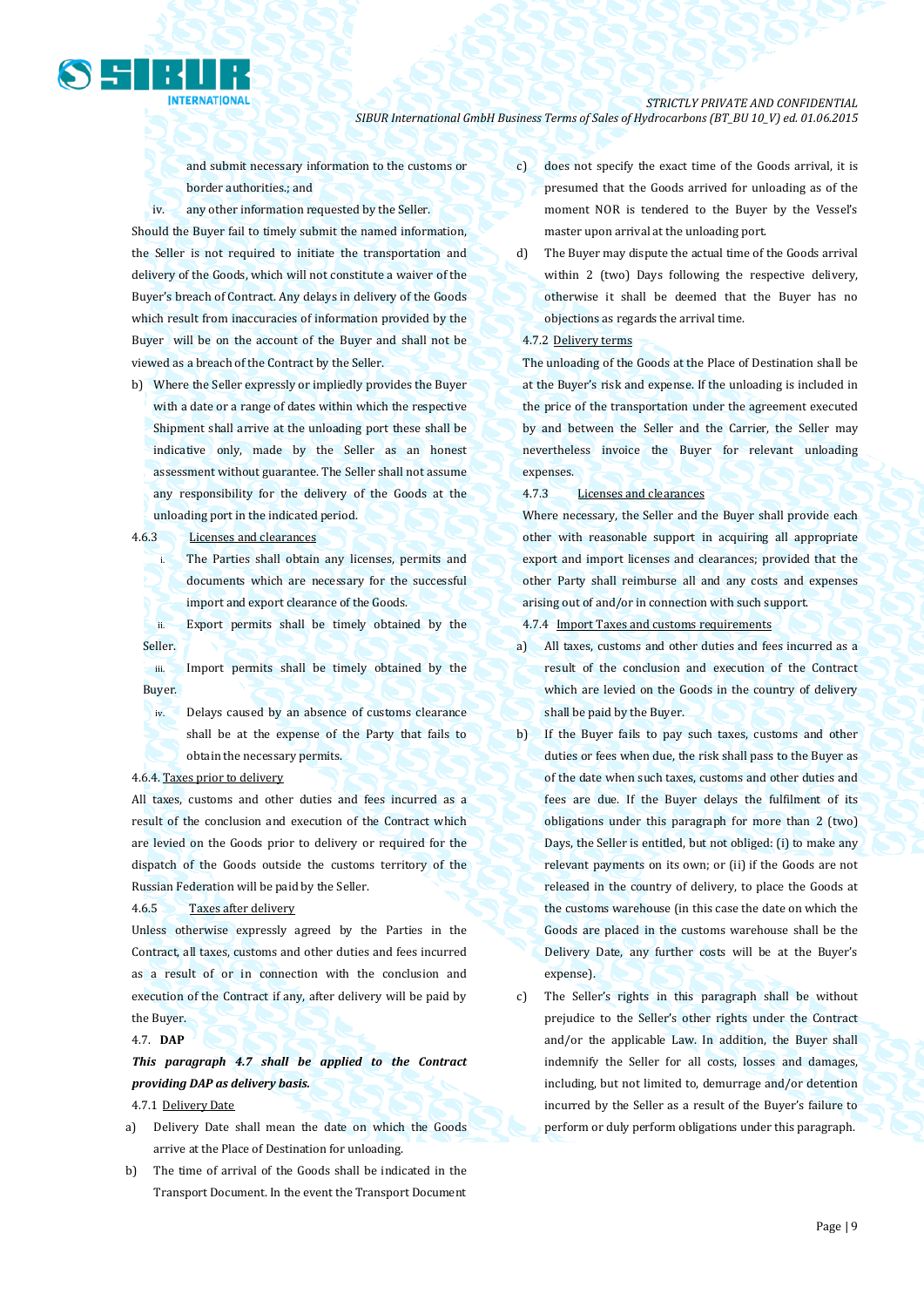

## **PARAGRAPH V TRANSPORTATION**

#### 5.1. **General conditions of transportation**

- a) Transport Document under the Contract shall be the Bill of Lading (or "B/L" or "BL" or "BOL").
- b) Delivery of the Goods shall be immediately followed and witnessed by presentation by the Seller to the Buyer or Carrier, or the Buyer's representative of a valid Transport Document. Such document shall be signed and marked by the Seller and Carrier at the place of loading and shall be deemed conclusive proof of delivery by the Seller.
- c) The Buyer warrants that the Place of Destination is (i) reachable by the agreed means of Transport and (ii) suitable and equipped, if necessary, for unloading of the Goods.

#### 5.2. **Special conditions of transportation**

- 5.2.1. Where the Seller expressly or impliedly provides the Buyer with a range of dates within an agreed period of arrival of the Vessel at Place of Destination, the delivery of the Goods may be performed on any of the dates provided.
- 5.2.2. On the next Day after dispatch of the Goods the Seller shall provide the Buyer with all information necessary for unloading of the Goods:
- a) the Contract reference number;
- b) the name of arriving Vessel, from which the Goods must be unloaded;
- c) description of the Goods and their Bill of Lading quantity;
- d) estimated Time of Arrival and date of Bill of Lading;
- e) number of copies of Bill of Lading; and
- f) details of any other cargo on board of the Vessel, if it can have any influence on unloading of the Goods process.
- 5.2.3. Where the Buyer charters the Vessel, the Buyer shall ensure the Vessel's fitness and cleanliness is satisfactory for delivery of the Goods in time and without affecting their quality. The cleanliness shall be evidenced by an appropriate certificate issued by Saybolt, SGS or other reliable body. However, it does not preclude the Seller to conduct an inspection of the Vessel and suspend the Goods' loading if there are reasonable doubts in the Vessel's condition. In this case the Parties shall promptly initiate an independent inspection, splitting relevant costs evenly. If the Vessel is found unsatisfactory, the Buyer may either: (i) clean the Vessel or (ii) substitute the Vessel with a satisfactory one or (iii) request to proceed with loading taking all risks related to adverse effect on the Goods. Option (iii) is allowed only upon the Seller's consent. Any related costs and expenses shall be borne by the Buyer or

compensated in full by the Buyer to the Seller, including, without limitations, the Seller's costs and expenses related to delay in the delivery of the Goods.

#### 5.2.4. The Buyer warrants that:

- a) the unloading port and unloading terminal, indicated as the Place of Destination, shall comply and shall remain fully compliant with the requirements of the ISPS Code;
- b) the Buyer shall provide a safe port and safe berth for the Vessel and the Vessel shall, when fully laden, be able to safely reach, lie at, unload the Goods at, and depart from, the unloading terminal, always safely afloat, free from air draft and other physical restrictions and without causing damage to the unloading terminal, rivers, canals, shores, berths, docks, jetties, surroundings, environment and people.
- 5.2.5. The Buyer shall be liable for and shall indemnify the Seller in respect of any loss or damage, including but not limited to any liability for damage to the Vessel, the berth, terminal, rivers, canals, shores, berths, docks, jetties, surroundings, environment and people, additional freight costs or any deviation costs or any demurrage or detention, or expenses arising out of and in relation to any failure of the Buyer to comply with paragraph 5.2.4. Any costs or expenses arising out of or related to security regulations or measures required at the Place of Destination by the unloading port or facility or any relevant authority in accordance with the ISPS Code, if applicable, (including but not limited to, security guards, launch services, tug escorts, port security fees or Taxes and inspections;) and any delays caused by any additional or special security measures, inspections or other action required at the Place of Destination by the unloading port or facility or any relevant authority as a result of the nominated Vessel's previous ports of call, shall be borne by the Buyer and such time shall count as laytime or time on demurrage.

#### 5.2.6. Nomination

a) The Party chartering the Vessel shall not later than 5 (five) Days prior to the first Day of the laytime at loading port, nominate for the other Party's acceptance (and such acceptance not to be unreasonably withheld) the Vessel which is to be loaded with the Goods for each scheduled Shipment (the "Nomination").

- b) The Nomination shall include:
	- i. the Contract reference number;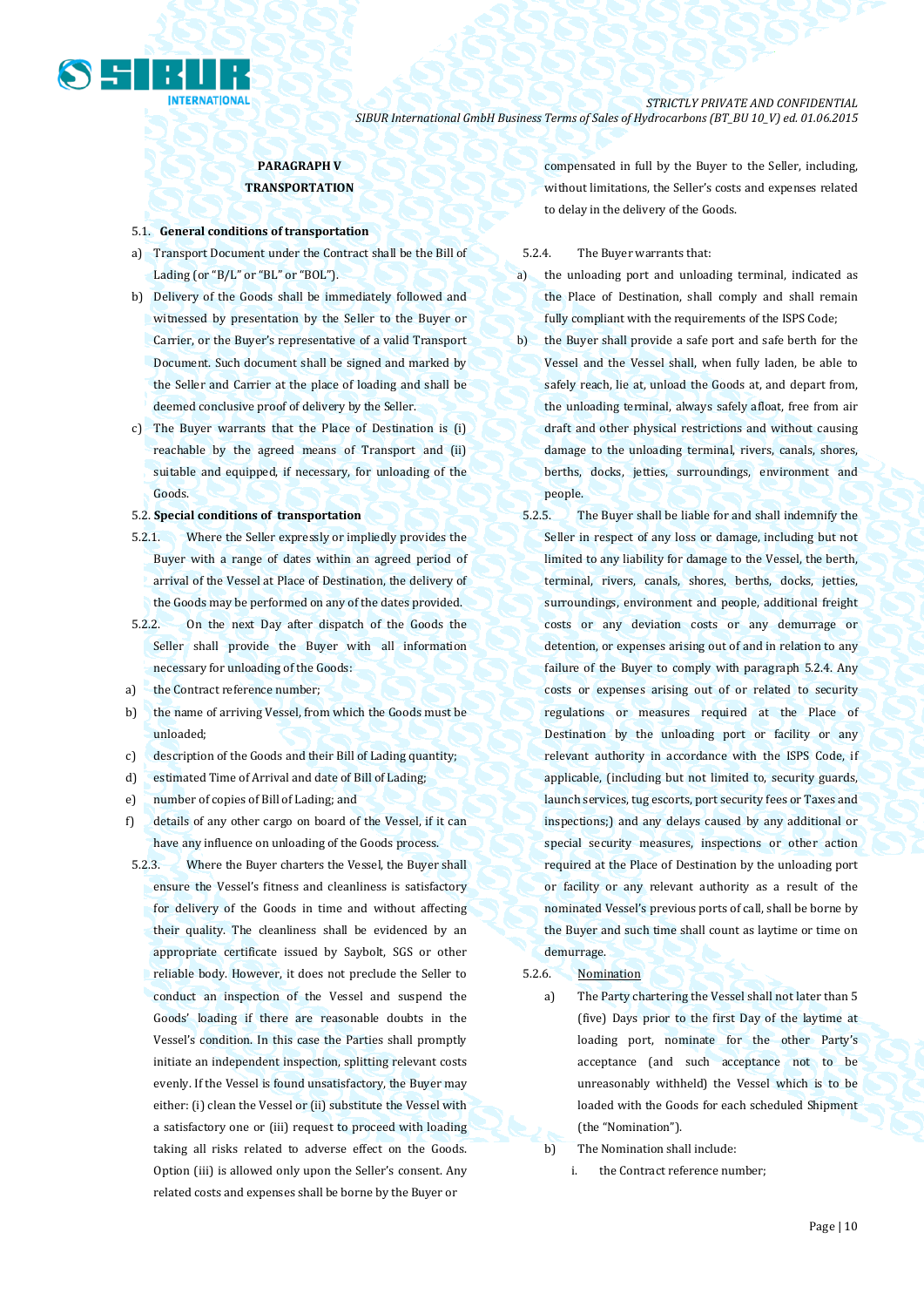ii. the name of the Vessel on which the Goods will be loaded;

iii. a description of the Goods and approximate quantity or the Bill of Lading quantity (if available);

- iv. ETA of the Vessel;
- v. the Vessel(s) loading laytime;
- vi. details of any other cargo on board or to be loaded on board if loading a part of cargo;
- vii. details of the last 3 (three) cargoes of the Vessel and such cargoes shall be of a nature, which are unlikely to have an adverse effect on the quality of the Goods; and
- viii. details of the agent at the Place of Destination (if available).
- c) The acceptance or reasonable rejection of the Vessel shall be advised by the consenting Party as soon as possible, however not later than 12 (twelve) hours upon receipt of such Nomination.
- d) Unless otherwise specified herein, the nominating Party may substitute any Vessel named in the Nomination not later than 5 (five) Days prior to the first Day of the ETA at the loading port. Such substitution shall always be subject to the requirements that a Vessel of a similar size be provided and that the quantity to be loaded shall not, without prior written consent of the other Party, differ by more than the Permitted deviation from the quantity of the Goods as provided in Section 5.2. hereof from the quantity specified in the Nomination. Where a Vessel is substituted, the nominating Party shall send to other Party a revised Nomination in the form set out above.

### 5.2.7. NOR

Upon arrival of the Vessel at the Place of Destination (the unloading port or customary anchorage or area or such other place as the Vessel may be ordered to await unload) or other closest possible point to the Place of Destination, the Vessel shall tender its notice of readiness (NOR). The Buyer is obliged to ensure his timely presence at the Place of Destination at the Delivery Date for unloading of the Goods.

The Buyer's (or the Buyer's representative / agent's) absence at the Place of Destination shall not prejudice the fact that the Seller had successfully performed delivery of the Goods for the purpose of the Contract.

### 5.2.8. Charterparty Conditions

The Seller may arrange transportation under Bills of Lading which incorporate charterparty conditions normally in use for Vessels. Without prejudice to the generality of the foregoing,

such conditions shall be deemed to include the provision that where, at any time:

- a) importation of the Goods at the unloading port is prohibited under the laws of the country in which such Goods were produced, or by regulations, rules, directives or guidelines applied by the government of that country or any relevant agency thereof; and/or
- b) the country, state, territory or region at which the Place of Destination becomes a country affected by the Sanctions,

the Goods shall be unloaded at an alternative safe port nominated by the Buyer that is not subject to any such prohibition and that is acceptable to the Seller (which acceptance shall not be unreasonably withheld). In any case such alternative port of unloading shall be deemed to be the Place of Destination and all and any costs (if any) involved in the Vessel's reaching such alternative Place of Destination shall be for the Buyer's account.

5.2.9. The Buyer's Right to Require

Where the Buyer, by written instruction to the Seller, requests that the Vessel:

- a) co-mingles different grades of the Goods belonging to the Buyer; and/or
- b) otherwise breaches the Vessel's natural segregation; and/or
- c) dopes the Goods by introducing additives after loading; and/or
- d) adds dye to the Goods after loading; and/or
- e) performs on board blending of the Goods; and/or
- f) carries additives/dye in drums on deck; and/or
	- g) carries out such other cargo operation as the Buyer may reasonably require and always providing that the Vessel is capable of performing such operations and that such operations are within the scope of the charterparty conditions or otherwise agreed by the Vessel's owners,

then the Buyer shall indemnify and hold the Seller harmless against any liability, loss, damage, delay or expense that the Seller may sustain by reason of complying with the Buyer's request. The indemnity given by the Buyer to the Seller shall be no less in scope than the indemnity required by the Vessel's owners to comply with the Buyer's request.

5.2.10. The Seller's Right to Refuse

The Seller reserves the right to refuse at any time:

a) to direct any Vessel to undertake or to complete the voyage to the Place of Destination if such Vessel is required in the performance of the Contract, in the Seller's opinion, to risk its safety or to risk ice damage,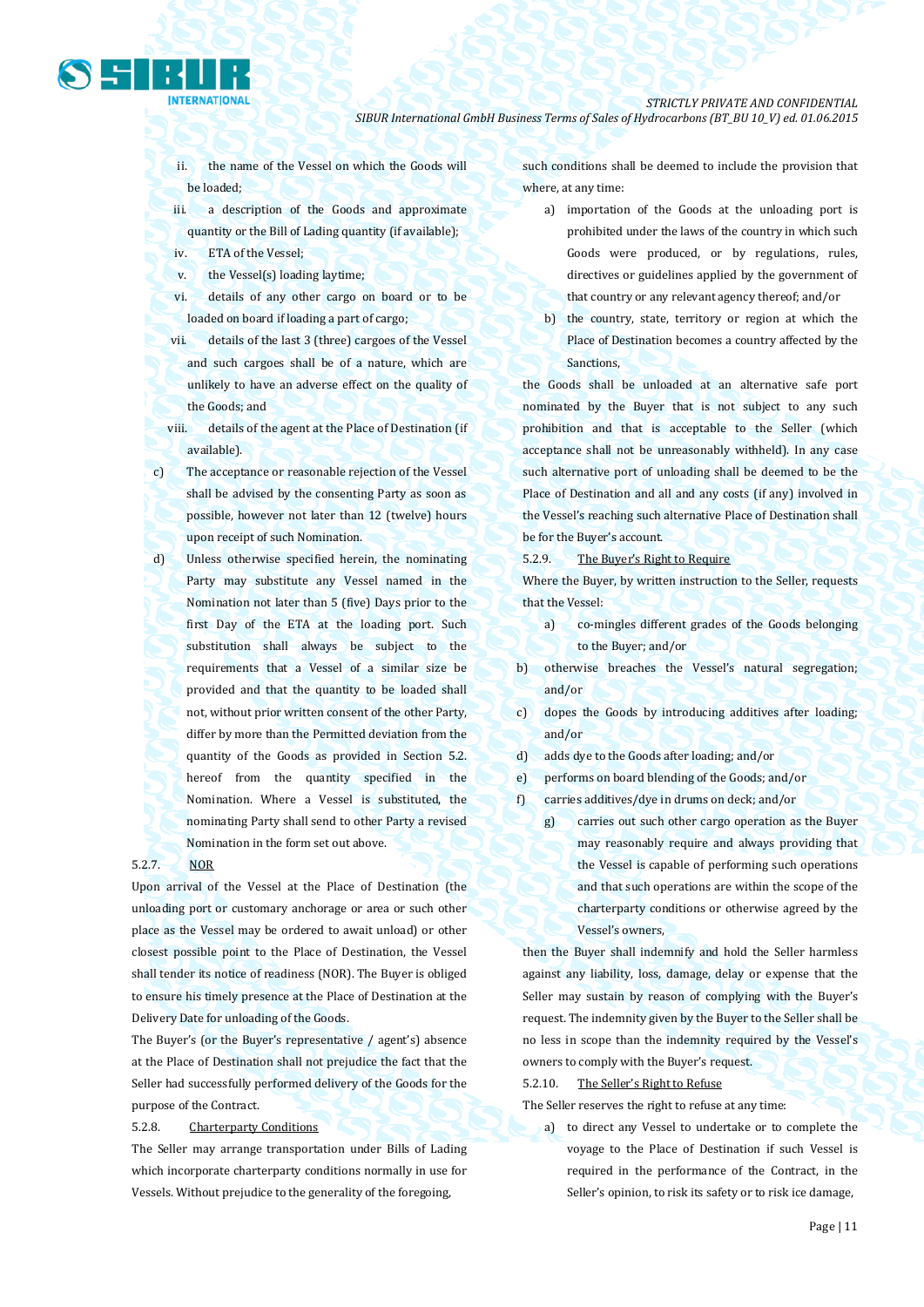

- b) or to transit or to proceed or to remain in waters where there is war (whether declared or not), terrorism, piracy or threat thereof; or
- c) to direct the Vessel to undertake the voyage to the intended Place of Destination if such Vessel is required in the performance of the Contract to transit waters, which in the Seller's reasonable opinion, would involve abnormal delay; or
- d) to undertake any activity in furtherance of the voyage which in the opinion of the Vessel's master could place the Vessel, its cargo or crew at risk.

If the Seller agrees to direct the Vessel to undertake or to complete a voyage as referred to in this paragraph, the Buyer undertakes to reimburse the Seller, in addition to the Total Goods Value payable under the Contract, for all costs incurred by the Seller in respect of any additional, freight, demurrage, insurance premium and any other sums that the Seller may be required to pay to the Vessel's owner including but not limited to any sums in respect of any amounts deductible under such owners' insurance and any other costs and/or expenses incurred by the Seller.

- 5.2.11. Ice Clause
	- a) In case of ice at the Place of Destination or on the voyage to the Place of Destination which directly prevents or hinders safe navigation, the Vessel may only follow a path cut by ice breakers, provided that the master considers such navigation safe. Under no circumstances will the Vessel be obliged to force a path through the ice. If required, the Buyer shall, at its own expense, place icebreakers at the Vessel's disposal.
	- b) The Buyer shall reimburse the Seller for:
	- i. any additional insurance premium incurred;
	- ii. the cost of any ice damage incurred less any sum which is recovered under the applicable insurance policy or policies; and
	- iii. any charter hire paid by the Seller for the period of repair necessitated by ice damage, including hire paid by the Seller for the Vessel's deviation to the repair yard.
	- c) In the event that the Place of Destination is inaccessible due to ice, or in the event that the master deems the Vessel to be at risk of being unable to leave the Place of Destination due to ice, the Vessel will proceed to the nearest ice-free position and request revised orders. Immediately upon receipt of such request, the Buyer shall nominate an alternative icefree and accessible port or facilities for receiving the

Goods, provided that if the Place of Destination is a loading port then such an alternative ice-free and accessible port or facilities shall be agreed with the Seller. Any additional freight, expenses, demurrage and/or dues incurred as a result of such revised orders shall be for the account of the Buyer.

### **PARAGRAPH VI SHIPMENT PERIOD**

- 6.1. The Shipment Date shall be specified in the Transport Document.
- 6.2. The Shipment period shall be as specified in the Contract and time shall not be of the essence.
- 6.3. If the Shipment period is not agreed by the Parties in the Contract, the Parties shall agree such period in the respective Amendment to the Contract in reasonable term at written request of either Party.
- 6.4. (i)If the Parties agree that the Shipment period shall be any month of a year without indication of the dates, and

 (ii) within 10 (ten) Days prior to the last day of such month the dates of dispatch are not agreed by the Parties,

the Seller shall be entitled not to deliver the respective Shipment and/or sell such Shipment to any third party and shall not be liable to the Buyer for such non-delivery or for any losses and expenses incurred by the Buyer. If the Seller decides to sell the respective Shipment to any third party the Buyer shall reimburse to the Seller all expenses arising out and/or in connection with such sales.

- 6.5. **Transportation information** 
	- a) If the Goods' transportation is arranged by the Seller, the Buyer shall submit to the Seller the Transportation information required for the transportation and delivery of the Goods via facsimile, or by other means agreed upon by the Parties at least 5 (five) Business Days before the first Day of laytime of each Shipment.
	- b) The Transportation information shall include:
		- all instructions regarding customary documentation which may be required at the Place of Destination;
		- the identity of the terminal(s) at the Place of Destination, with instructions to enable the Carrier to prepare and submit necessary information to the customs or border authorities; and
		- any other documents requested by the Seller.
	- c) Should the Buyer fail to timely submit the Transportation information, the Seller may, at its sole discretion elect to extend the time for delivery of the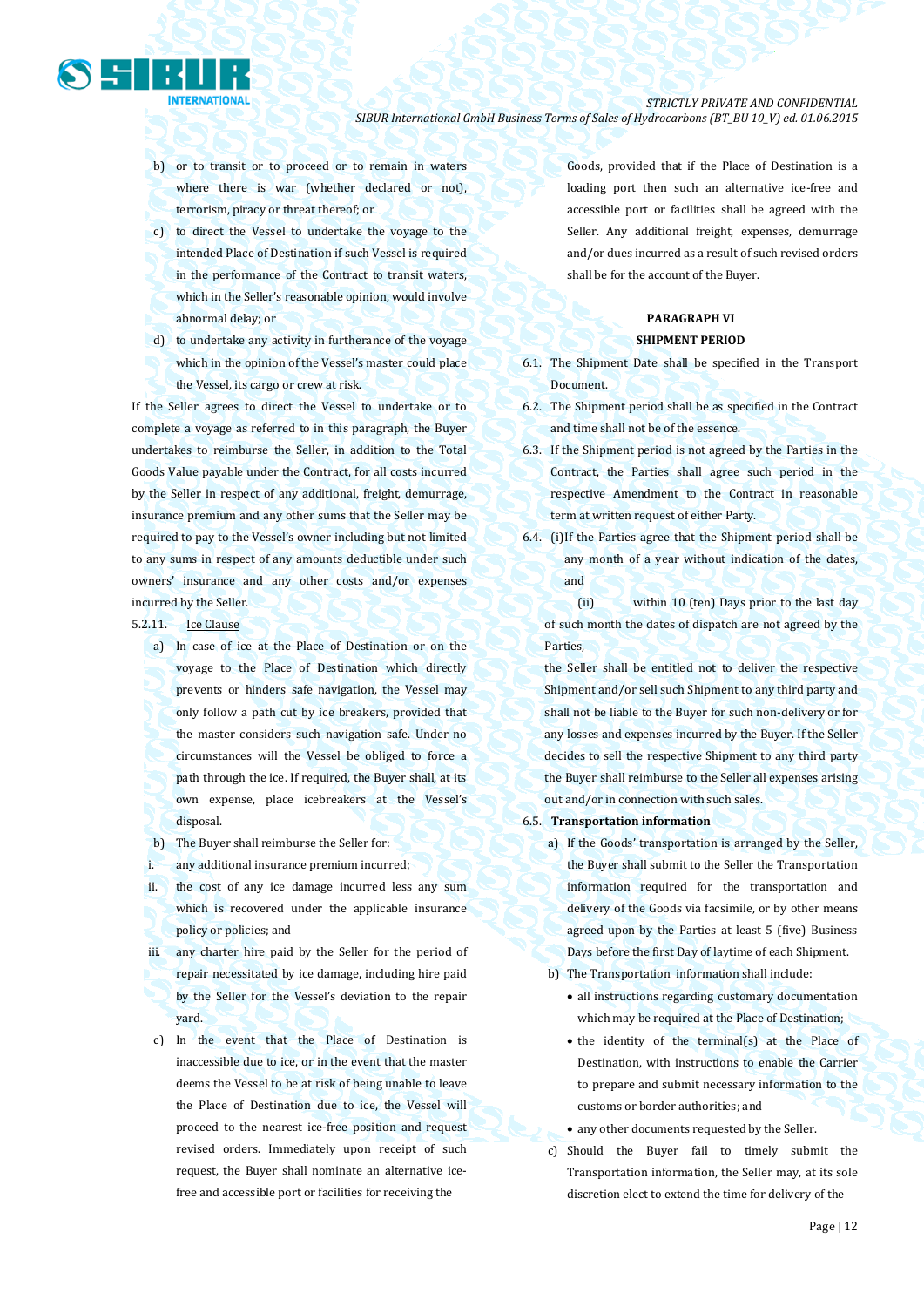

Goods which, if so extended, will not constitute a waiver of the Buyer's breach of the Contract.

- d) The Seller shall send to the Buyer the details of the dispatched Shipment via facsimile or by other means agreed upon by the Parties within 5 (five) Business Days after dispatch of the Goods. The details of the dispatched Shipment shall include: Vessel name, the Goods quantity and ETA at the Place of Shipment or the Place of Destination (whichever is applicable).
- e) Any delays in loading the Goods at the Place of Shipment (including where the Seller is entitled to delay delivery of the Goods) or in unloading the Goods at the Place of Destination caused by the Buyer's failure to provide any necessary Transportation information, or as a result of omissions or inaccuracies in the Transportation information provided, will be for the Buyer's account. The Buyer shall indemnify the Seller for all costs, losses and damages, including, but not limited to, demurrage and/or detention incurred by the Seller as a result thereof.

### **PARAGRAPH VII LAYTIME**

- 7.1. The time allowed to the Buyer for the loading or unloading of the Goods deliverable under the Contract shall be as set out in the Contract.
- 7.2. If the amount of laytime permitted is not set out in the Contract, laytime shall be 24 (twenty four) hours or such a lesser period as may be specified in the relevant charterparty and/or the agreement with the Carrier, unless otherwise expressly mutually agreed by the Parties in writing. Sundays and Holidays shall be included, unless unloading on the Sunday or Holiday in question is prohibited by Law or regulation or custom at the unloading terminal. Laytime shall commence: 6 (six) hours after NOR has been tendered (berth or no berth); or when the Vessel is all fast at the berth; whichever is the earlier.
- 7.3. The Buyer may not refuse to certify receipt of the notice and if it does so, the time of arrival shall be determined according to the Carrier's records. The Buyer shall pay in full any expenses and costs of the Carrier and/or the Seller related to the Buyer's refusal to certify any such noticenotification.
- 7.4. For the purpose of calculating laytime, loading and unloading of the Goods shall be deemed to have been

completed upon disconnection of the discharging hoses or the loading/unloading of the last portion of the Goods.

### **PARAGRAPH VIII DEMURRAGE**

- 8.1. If the Goods are not loaded or unloaded (whichever is applicable) by the Party required to load or unload the Goods (whichever is applicable) within the time allowed in accordance with the laytime provisions of the Contract and/or hereof, such Party shall pay to the other Party demurrage in respect of the excess time at the rate set out in the Contract. Unless the Contract provides otherwise, no Force Majeure Event shall affect the running of the laytime or vary or excuse the obligation to pay demurrage. The Party required to load or unload the Goods shall indemnify the other Party for all demurrage costs resulting from delay in loading or unloading of the Goods by the Party required to load or unload the Goods.
- 8.2. Where no demurrage rate has been provided in the Contract, the demurrage rate shall be as set out in the relevant agreement with the Carrier and/or the terms and conditions of the charter party (as the case may be), if neither the agreement nor the terms and conditions of the charter party does not specify a demurrage rate, the rate shall be the market rate for the applicable means of Transport on the date of the completion of loading/unloading as shall be assessed by a mutually agreed independent broker. In the event that the Parties do not agree on a mutually acceptable broker, then each Party will appoint an independent broker and the two so appointed will appoint a third. The assessment that is the furthest away from the median will be discounted and the applicable demurrage rate will be the average of the two remaining assessments.
- 8.3. Unless the Contract provides otherwise, demurrage claims must be addressed to the other Party with complete supporting documentation within 9 (nine) months after the Delivery Date ; however, it shall not be considered as time-barred by this paragraph. The Parties consider this period reasonable as they agree that customarily carriers make demurrage claims within approximately 6 (six) months after the Delivery Date.
- 8.4. If the Party which shall load/unload the Goods (whichever is applicable) does not load/unload the Goods within the time allowed in accordance with the laytime provisions hereof and/or of the Contract such Party shall be liable for demurrage for any delay even if such delay is caused by the fault or the failure of any of its counter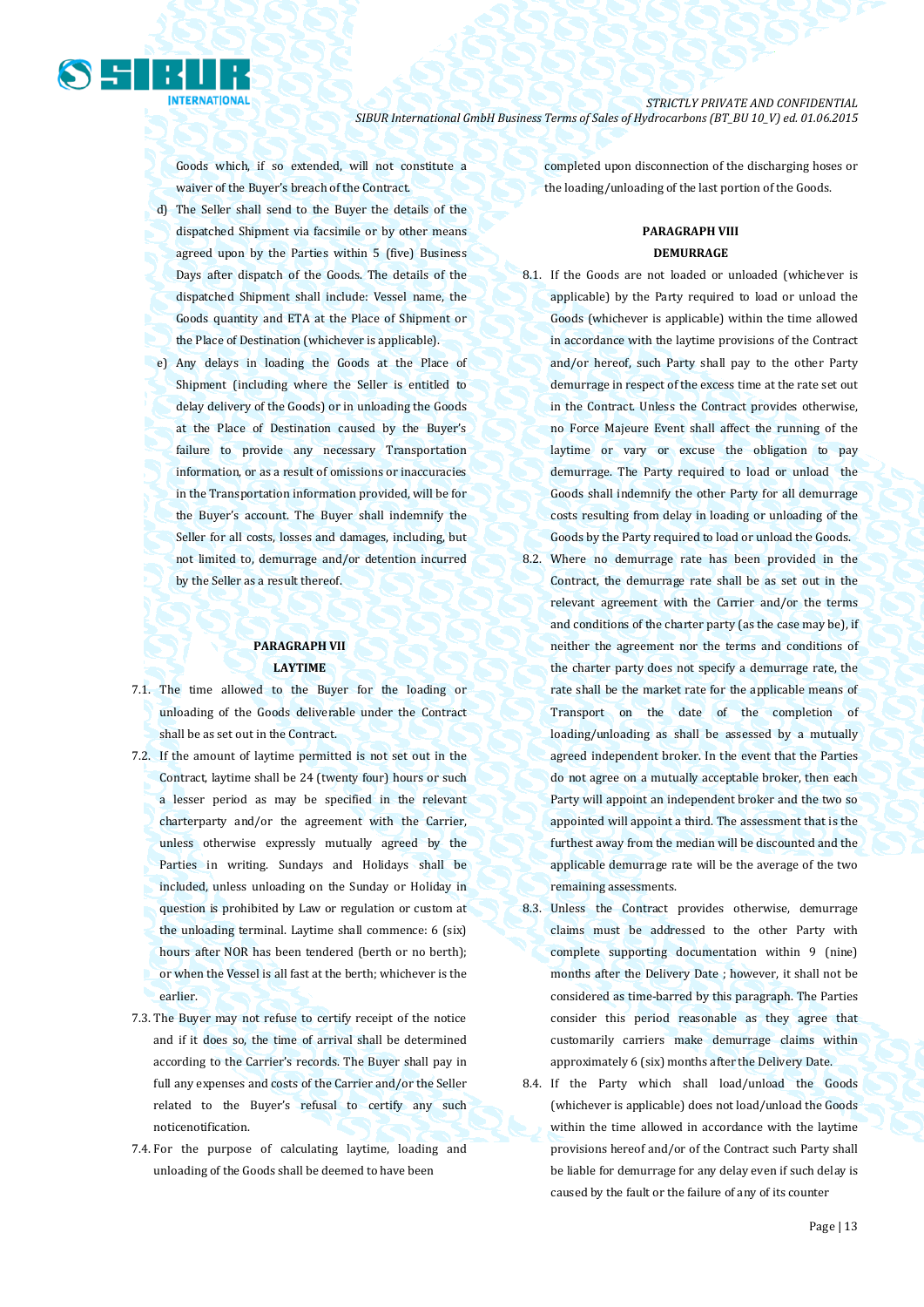

party in the chain engaged such Party in default in frame of the performance of the Contract. In such cases the Party in default shall pay to the other Party all costs and expenses incurred by such other Party as a result thereof. For the avoidance of doubt, such Party in default shall remain liable to pay the other Party demurrage on the terms and conditions set forth in this Paragraph VIII and/or the Contract, irrespective of whether the demurrage claim is settled between the Party in default and any of its counter parties in the chain engaged by the Party in default in frame of the performance of the Contract.

- 8.5. Demurrage claims shall be considered within 30 (thirty) Days after their receipt by the relevant Party and shall be paid by the relevant Party not later than 5 (five) Days after the invoice receipt from the other Party. If no substantiated comments have been given within the specified 30 (thirty) Days period, the claim shall be deemed accepted.
- 8.6. If the Party required to load or unload the Goods (whichever is applicable) does not load or unload the Goods within the time allowed in accordance with the laytime provisions of the Contract, such Party shall be liable for demurrage even if such delay was caused by the fault or the failure of the Vessel or its master or crew, or if loading or unloading is suspended for the Vessel's own purposes. In such cases the Party in Default shall pay to the other Party all costs and expenses incurred by such other Party as a result thereof.
- 8.7. The demurrage caused by events such as accidents occurring to equipment that affects the loading or unloading of the Goods or fire in or near the loading facilities shall be determined in the appropriate charter party.
- 8.8. Notwithstanding the provisions of 7.2. of PART VII of the General Conditions (ARBITRATION AND LAW), any dispute, controversy, claim or difference relating to or arising out of demurrage in delivery by sea due or alleged to be due under the Contract shall be referred to arbitration in London in accordance with the London Maritime Arbitrators Association (LMAA) Terms current at the time when the arbitration proceedings are commenced.
- 8.8.1. The reference shall be to three arbitrators. A party wishing to refer a dispute to arbitration shall appoint its arbitrator and send notice of such appointment in writing to the other party requiring the other party to appoint its

own arbitrator within 14 (fourteen) days of that notice and stating that it will appoint its arbitrator as sole arbitrator

unless the other party appoints its own arbitrator and gives notice that it has done so within the 14 (fourteen) days specified. If the other party does not appoint its own arbitrator and give notice that it has done so within 14 (fourteen) days specified, the party referring a dispute to arbitration may, without the requirement of any further prior notice to the other party, appoint its arbitrator as sole arbitrator and shall advise the other party accordingly. The award of a sole arbitrator shall be binding on both parties as if he had been appointed by agreement.

- 8.8.2. Nothing herein shall prevent the parties agreeing in writing to vary these provisions to provide for the appointment of a sole arbitrator.
- 8.8.3. In cases where neither the demurrage claim nor any counterclaim exceeds the sum of USD 10,000 (or such other sum as the parties may agree) the arbitration shall be conducted in accordance with the LMAA Small Claims Procedure applicable at the time when the arbitration proceedings are commenced.

### **PARAGRAPH IX PRICE**

- 9.1. The Price for the Goods shall be determined in the Contract.
- 9.2. Where the final price for the Goods is not known at the time of invoicing, the Seller shall prepare a provisional invoice based upon the pricing information available at the time and the Buyer shall make payment against the provisional invoice. The provisional invoice shall, unless otherwise agreed between the Parties in the Contract, be based upon 100 % (one hundred per cent) of the quantity specified in the bill(s) of lading and the preliminary price calculated based on the formula specified in the Contract.
- 9.2.1. If the amount paid by the Buyer against the provisional invoice for the Goods is less than the amount due to be paid for the Actual Contract Quantity at the agreed (final) price, calculated according to the formula specified in the Contract, the Buyer shall effect the payment of such outstanding balance within 3 (three) Business days of the receipt of the Seller's final invoice which shall be prepared as soon as practicable after all the relevant pricing information becomes available to the Seller.
- Page | 14 9.2.2. If the amount paid by the Buyer against the provisional invoice for the Goods exceeds the amount due to be paid for the Actual Contract Quantity at the agreed (final)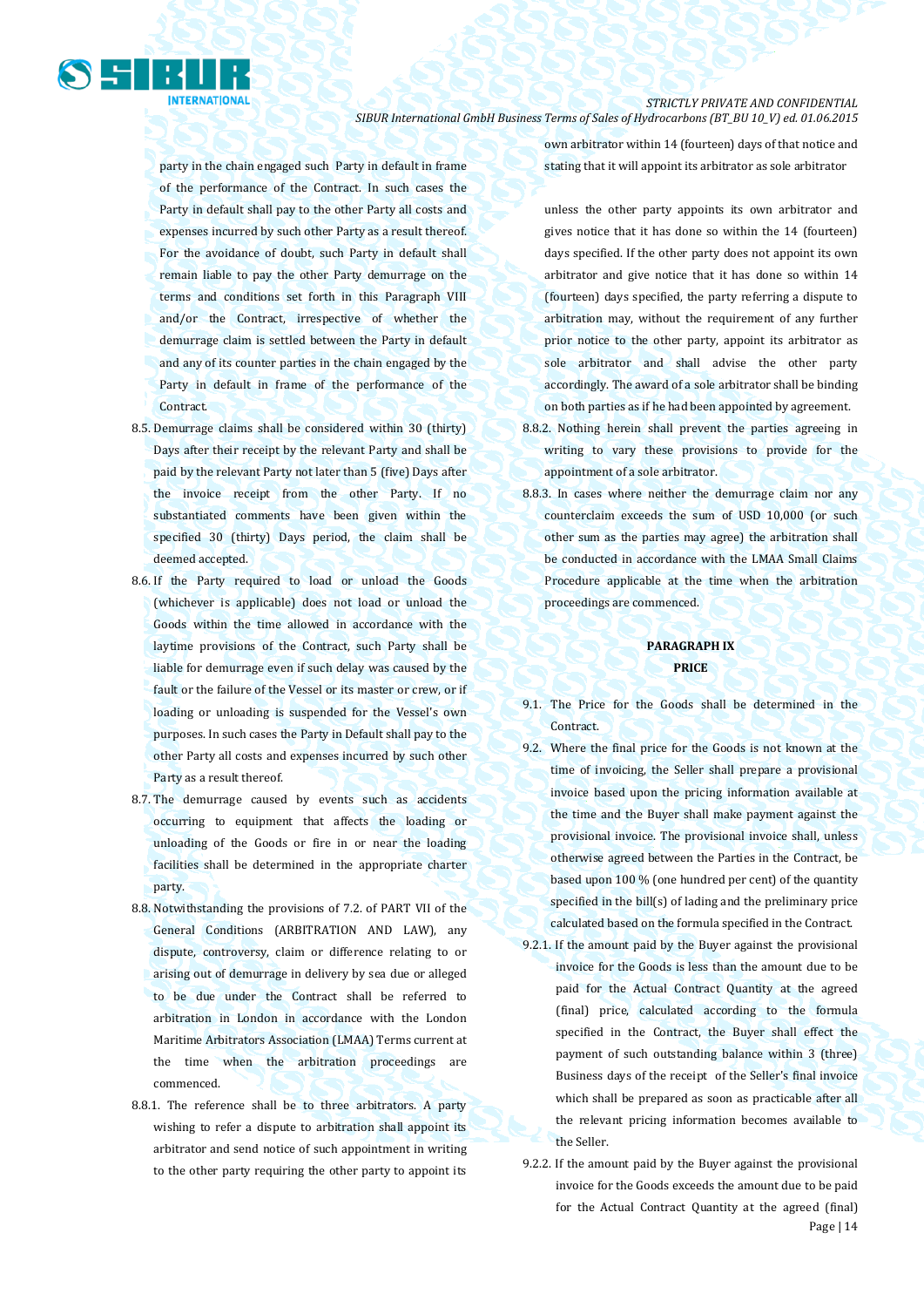

price, calculated according to the formula specified in the Contract, the Seller shall issue the final invoice

(which shall be prepared as soon as practicable after all the relevant pricing information becomes available to the Seller) and the Buyer shall have the option to request that the Seller either: (i) applies such difference between the amounts as a credit towards further deliveries;or (ii) returns such difference between the amounts within 3 (three) Business days of a mutually acceptable appropriate Verification Act being executed by the Parties. If the Buyer selects option (ii), then Verification Act shall be prepared and sent by the Seller to the Buyer within 2 (two) Business days upon receipt of the Buyer's respective decision in writing.

## **PARAGRAPH X PAYMENT TERMS**

*Unless otherwise specified in this Business Terms general payment terms shall be in accordance with Part III ("GENERAL PAYMENT TERMS") of the General Conditions*

**Section 10.1. Prepayment (advance payment)** *This Section 10.1 applies to Contracts specifying Prepayment, unless the Contract provides otherwise*

10.1.1. Buyer shall pay for the Goods as follows:

- i. The Buyer shall pay one hundred per cent (100%) of the amounts specified in Seller's proforma invoice in advance of delivery within five (5) Business Days after the date of the invoice but no later than three (3) Business Days prior to the Goods' dispatch by the Manufacturer as indicated in the invoice.
- ii. Buyer shall pay by wire transfer and without deduction or setoff into Seller's bank account and Buyer shall indicate the number and the date of the Contract/Amendment and proforma invoice number in the payment reference .
- iii. If the amount paid by Buyer as Prepayment for the Goods is less than the amount due to be paid for the Actual Contract Quantity or the Actual Monthly Quantity (as the case may be) Buyer shall pay the outstanding balance within five (5) Days of Seller's invoice for the balance.
- iv. If the amount paid by Buyer as Prepayment for the Goods exceeds the amount due to be paid for the Actual Contract Quantity or the Actual Monthly Quantity (as the case may be) the Parties shall mutually agree whether (i) the difference will be applied to future Shipments, if applicable or (ii) the Seller shall return such difference between the amounts

within five (5) Business Days of the signing of the Verification Act by the Parties.

#### **Section 10.2. Post payment**

*This Section 10.2 applies to Contracts specifying Post payment*

10.2.1 Buyer shall pay one hundred per cent (100%) of the amounts specified in Seller's invoice not later than the date specified in the Contract.

10.2.2 Partial payments shall be allowed, subject to Section 10.2.1 above.

#### **Section 10.3. Letter of Credit**

*This Section 10.3 applies to Contracts specifying Letter of Credit* 

10.3.1 **Issuance of the Letter of Credit.** Buyer shall procure issuance of the Letter of Credit within five (5) Business Days from the Longstop date in accordance with these Business Terms and the Contract.

10.3.2 Validity period of the Letter of Credit. The validity period for the Letter of Credit shall cover the payment period in the Contract plus thirty (30) Days, provided, however, that the total minimum validity period shall be no less than ninety (90) Days. Buyer shall procure that the validity period of the Letter of Credit shall be extended if a Force Majeure Event extends the payment period under the Contract.

#### 10.3.3Documents

Buyer shall procure that:

(a) the only documents required to be presented by Seller to collect under the Letter of Credit shall be the following:

- i. Seller's invoice (fax or email copy); and
- ii. Transport Document;

(b) documents prepared in Russian are acceptable; and

(c) minor mistakes and misprints in the documents are acceptable.

#### 10,3.4Letter of Credit Conditions

The payment for the Goods shall be effected by Buyer as follows:

i. Buyer shall procure issuance in favour of Seller an irrevocable and divisible Letter of Credit payable at sight in strict accordance with the terms and from a bank and in a form confirmed in writing by Seller but in any case prior to the dispatch of Goods;

ii. Buyer shall provide Seller with the draft of such irrevocable Letter of Credit for Seller's preliminary written approval;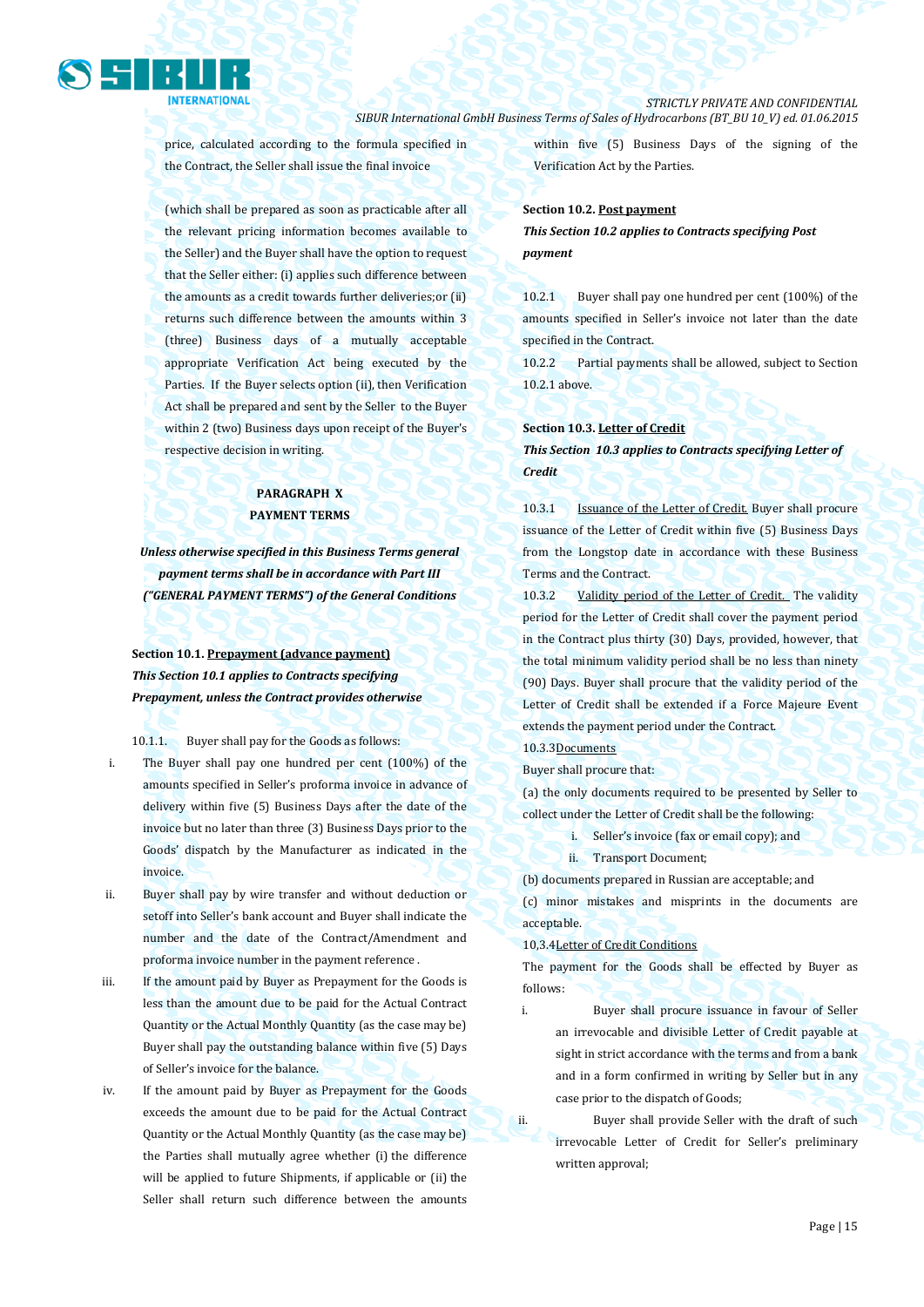

iii. expenses in connection with the opening, amendment and utilisation of the Letter of Credit shall be paid by Buyer; and

iv. The Letter of Credit shall be issued in the amount of one hundred and ten per cent (110%) of the Price multiplied by the Shipment quantity of the Goods to be delivered.

*Section 10.4. CAD ("Cash against documents") The terms and conditions of this Section 10.4 shall be applied to the Contract if the Contract specifies CAD as the payment terms, unless otherwise specified therein*

10.4.1. These payment terms are governed in accordance with the ICC Uniform Rules for Bank-to-Bank Reimbursements Under Documentary Credits (URR 525).

Buyer shall pay the Goods via Cash against documents at sight (hereinafter referred to as "CAD at sight") in accordance with the conditions specified below.

10.4.2. Pursuant to payment terms via CAD at sight Buyer shall pay for the Goods in advance in the amount specified in the Contract.

10.4.3. The payment for the Goods shall be effected by Buyer as follows:

a) Within ten (10) Business days after the date when the documents stating the right of disposal of the Goods were issued Seller shall (i) transfer the originals of such documents to Seller's Bank and (ii) send the copy of such documents to Buyer.

10.4.4. The Parties expressly have acknowledged and agreed that the following documents are considered as the documents stating the right of disposal of the Goods:

- i.Commercial invoice;
- ii.Bill of lading;

iii.Packing list issued by Seller.

The Parties may mutually agree in writing in the Contract other documents stating the right of disposal of the Goods depends on the reasonable requirement of the respective authority.

10.4.5. Upon receipt of the documents stating the right of disposal of the Goods Seller's Bank shall transfer the originals of such documents to Buyer's Bank; provided that such Buyer's Bank was expressly preliminary approved by the Seller in writing.

10.4.6. Buyer shall pay five-fifteen per cent (5-15%) (as it is stipulated in the Contract) of the amount specified in the Seller's commercial invoice in advance within five (5) Business Days after the date of Seller's commercial invoice. 10.4.7. Buyer shall confirm Buyer's Bank his Consent for payment for the original documents stating the right of

disposal of the Goods and shall pay the remaining amount specified in Seller's commercial invoice at the rate of eighty five – ninety five per cent (85-95%)(depending on the amount of advance payment) within fourteen (14) Days from the moment of arrival of the Goods to the Place of Destination.

10.4.8. Without prejudice to other provisions hereof the advance payment for the Goods paid by Buyer in accordance with this Section is considered as Seller's compensation for storage of the Goods before its actual transfer to Buyer. In case Buyer doesn't pay the remaining amount for the Goods within fourteen (14) Days from the moment of arrival of the Goods to the Place of Destination, Seller shall be entitled to retain the advance payment for the Goods paid by Buyer in accordance with this Section for compensation of the Seller's expenses for storage of the Goods.

10.4.9. Buyer shall (i) effect the payments specified in subsections 10.4.6 and 10.4.7 of this Section and (ii) ensure the availability of the total amount to be paid pursuant to subsection 10.4.7 of this Section on the date of confirmation to Buyer's Bank of his Consent for payment for the documents and effect this payment in accordance with the Contract by telegraphic transfer and without deduction into Seller's bank account and Buyer shall indicate the number and the date of the Contract/Amendment and commercial invoice number in the payment reference (the purpose of payments).

10.4.10. From the date of receipt of Buyer's Consent for payment for the documents stating the right of disposal of the Goods Buyer`s Bank shall transfer the originals of such documents to Buyer.

10.4.11. The Parties expressly have acknowledged and agreed that in case of payment for the Goods via CAD at sight the risk and title to the Goods shall transfer from Seller to Buyer at the date of receipt by Buyer of the originals of the documents stating the right of disposal of the Goods.

**Section 10.5. Security of the Buyer's Payment Obligations**

*This Section 10.5 applies to Contracts specifying the Security of the Buyer's payment obligations*

#### 10.5.1**. Stand-by Letter of Credit**

Page | 16 a) Issuance of Stand-by-Letter of Credit. The Buyer shall procure the issuance of a Stand-by Letter of Credit within five (5) Business Days from the Longstop date in accordance with these Business Terms and the Contract.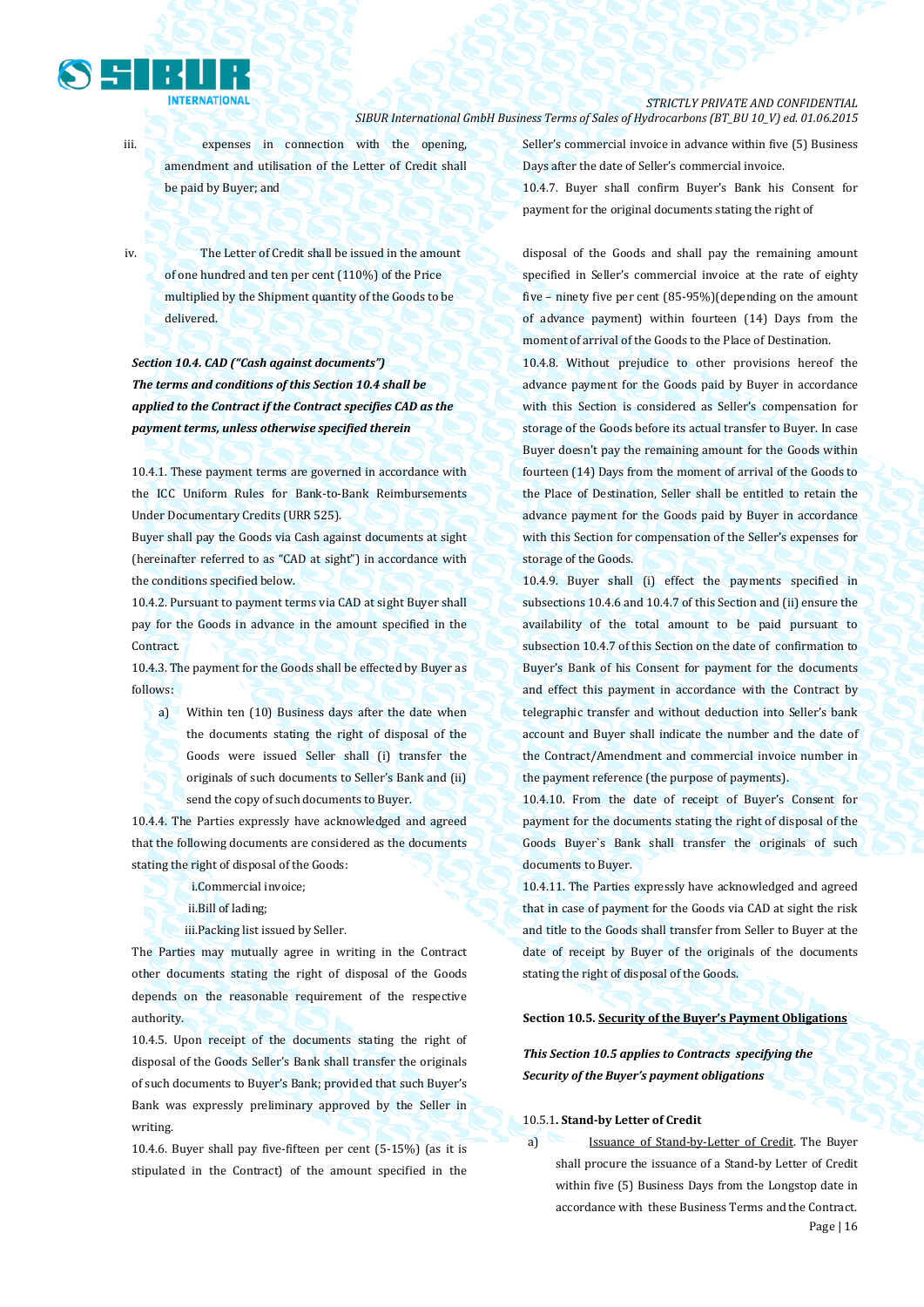b) Validity period. The validity period for the Standby Letter of Credit shall be ninety (90) Days.

indemnify Seller and hold it harmless against all such costs, loss and damage.

c) Stand-by-Letter of Credit procedure. If Buyer fails to pay one hundred per cent (100%) of the amount

specified in Seller's invoice within the time specified in the Contract the Seller may immediately look to the Stand-By Letter of Credit against the presentation by Seller to Seller's bank (as specified in Seller's invoice) of the following documents:

i. Seller's (Beneficiary) letter with the following statements (telex, fax or email acceptable):

> • the Seller has delivered the Goods in conformity with the Contract and these Business Terms and the invoice has been sent to the Buyer; and

> payment of Seller's invoice for delivery of the Goods is properly due to the Seller, and such payment has not been made to the Seller by the Buyer within the terms of the Contract;

ii. copy of the Seller's invoice (telex, fax or email acceptable);

iii.Transport Document (telex, fax or email acceptable).

d) Stand-by Letter of Credit Conditions. Buyer shall pay for the Goods as follows:

- **i.** Buyer shall procure issuance in favour of the Seller an irrevocable Stand-By Letter of Credit payable in accordance with the terms and from a bank and in a form confirmed in writing by Seller but in any case prior to the Goods' dispatch.
- **ii.** The Stand-By Letter of Credit shall be issued for the amount of one hundred and ten per cent (110%) of the Planned Contract Quantity or the Planned Monthly Quantity (as the case may be) and shall be valid for a period specified in the Contract. Buyer shall procure the extension of the validity period of the Stand-by Letter of Credit to the extent thatthe payment period is extended by a Force Majeure Event.
- **iii.** Buyer shall provide Seller with a draft of such Stand-By Letter of Credit for Seller's preliminary written approval.
- **iv.** Expenses in connection with the opening, amendment and utilisation of the Stand-By Letter of Credit shall be paid by Buyer.
- **v.** Any and all costs, loss or damage incurred by Seller as a result of Buyer's failure to comply with this Section shall be for Buyer's account and Seller shall

10.5.2 **Parent company guarantee** 

Upon Seller's request, Buyer shall provide Seller with, and shall procure delivery to Seller of, Buyer's parent company guarantee securing the performance of all the Buyer's obligations under the Contract (including these Business Terms and the General Conditions) in the form at Annex 2 hereto. Such guarantee shall be provided within ten (10) Business Days after Seller's request and shall be in writing, in a form satisfactory to the Seller and issued for the term of the Contract plus six (6) months. If Buyer has no parent company satisfactory to Seller, the guarantee may be issued by an Affiliate(s) or other third party(ies) as agreed with Seller.

Seller is not obliged to deliver the Goods until the requested guarantee is duly furnished and Buyer shall reimburse to Seller upon demand any and all related costs in connection with such delay. If Buyer delays the provision of the guarantee for more than ten(10) Business Days, Seller is entitled to terminate the Contract by written notice to Buyer.

#### 10.5.3 **Bank guarantee**

The Buyer shall provide Seller with an irrevocable and unconditional bank guarantee issued in favour of Seller and securing the performance of all of Buyer's obligations under the Contract. The bank guarantee shall be provided within ten (10) Business Days after the date of signing of the Contract and shall be issued for an amount and by a bank previously confirmed in writing by Seller but in any case prior to the Goods' dispatch. The bank guarantee shall be issued for the term of the Contract plus thirty (30) calendar days and shall be transferred by SWIFT or other interbank communications system via the bank of the Seller. Buyer shall procure issuance of and any amendment to the bank guarantee at its own expense.

Seller is not obliged to supply the Goods until the requested bank guarantee is duly furnished and the Buyer shall pay to Seller any and all related costs in connection with such delay. If the Buyer delays the provision of the bank guarantee for more than ten (10) Business Days, Seller may elect, at its own discretion, either to (di) change the payment terms of the Goods to Prepayment (Section 10.2. hereof), or (ii) suspend the performance of the Contract, or (iii) unilaterally terminate the Contract. Such suspension and/or termination shall not entitle the Buyer to claim for liquidated damages.

#### 10.5.4 **Reinstatement of Guarantee**

If any guarantee, including but not limited to bank guarantee, of a parent company or of any other Third party(ies) specified in the subsection 10.5.2. hereof and/or the Letter of Credit,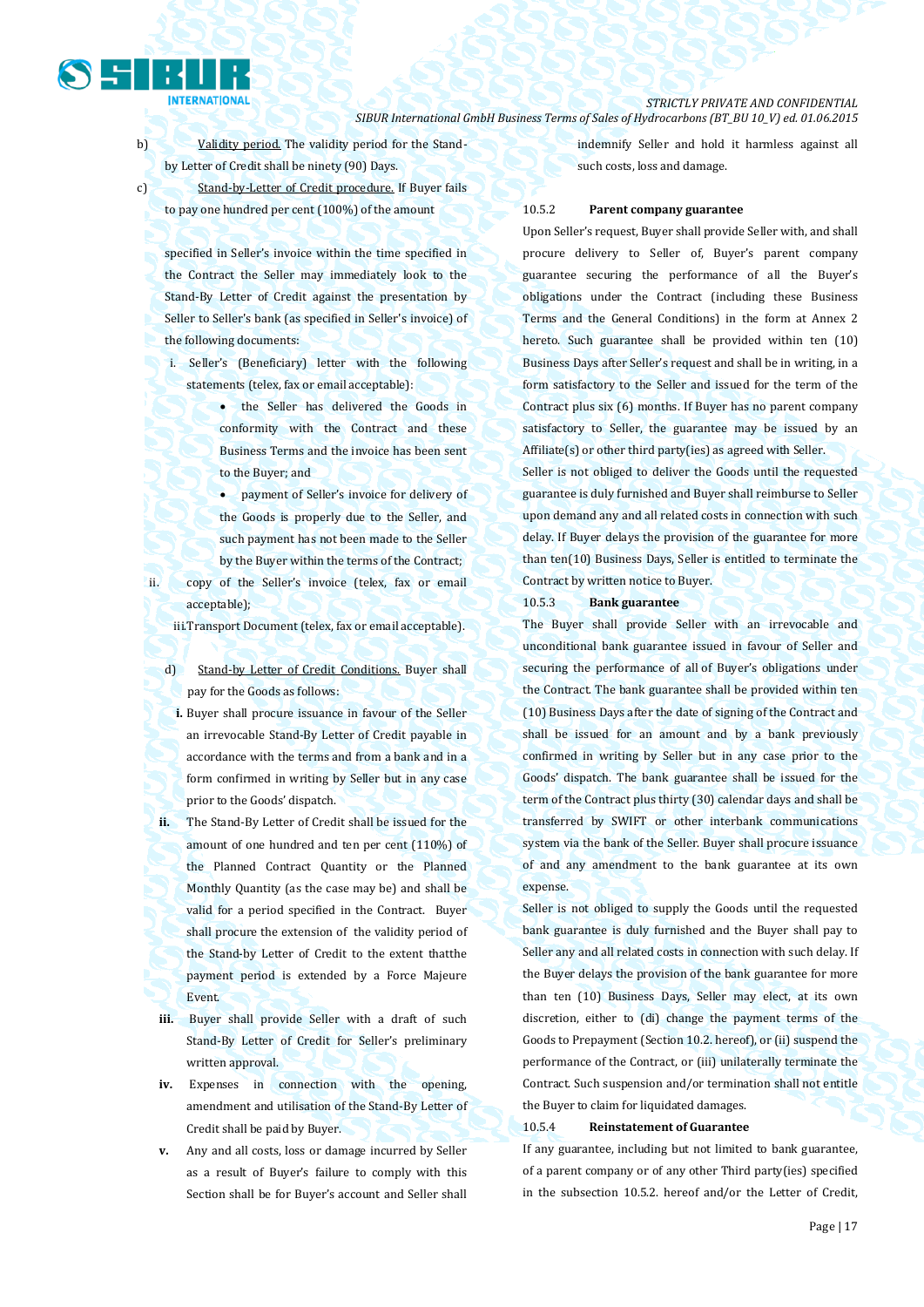

and/or the Stand-by Letter of Credit, which were provided by the Buyer to the Seller in accordance herewith, ("Guarantees") ceases or threatens to cease to be effective and/or valid due to

Sanctions, bankruptcy, insolvency, reorganization, liquidation, revocation of a licence or similar proceedings in respect of bank, parent company or any other Third party(ies) specified in the subsection 10.5.2. hereof, and/or for any other reason, not related to the Seller, prior to the term herein stipulated, the Buyer shall procure the reissuance ofsuch Guarantee in compliance herewith, promptly but not later than ten (10) Days from the occurrence of any event indicated in this Section. Where Buyer fails to procure reinstatement of any Guarantee within the specified term, Seller is entitled upon written notice to Buyer to suspend performance of all and any obligations hereunder until the new Guarantee is provided, and/or cancel and/or resell or otherwise dispose of the Goods to any Third party. Seller shall be not liable for such suspense of the obligation's(s') performance, and/or cancellation, and/or resale and any other disposal of the Goods. Buyer may not make any claims in connection with such acts of the Seller notwithstanding anything to the contrary herein and in the applicable Law.

In any case the Buyer shall reimburse to the Seller within seven (7) Days from receipt of a written demand all and any costs, charges, expenses and losses, including related to storage, transport, resale and disposal of the Goods, demurrage incurred by the Seller in connection with non-performance or improper performance of obligation for the Guarantee's/Guarantees' reissue by the Buyer.

### **PARAGRAPH XI RESPONSIBILITIES OF THE PARTIES**

#### 11.1. **Delivery liquidated damages**

a. For each full Week of delay in Seller's delivery of the Goods commencing thirty (30) Days after the latest date within the Shipment period as specified in the Contract, the Buyer shall be entitled to demand liquidated damages from the Seller for such delivery delay in the amount equal to 0.1% (one tenth of one per cent) of the Price for the late delivered Goods per Day, up to a maximum of 10% (ten per cent) of the Price for the late delivered Goods.

b. The Parties acknowledge and agree that in no event shall the Seller be considered to be in breach under the Contract due to any late delivery and the Buyer shall not be entitled to liquidated damages until the Seller is at least more than 30 (thirty) Days late under the terms and conditions specified in the Contract. The Seller shall not be liable to the Buyer in

liquidated damages for delay caused by a Force Majeure Event, failure or default on the part of the Buyer, or where the Seller is entitled to delay delivery pursuant to the terms of the Contract.

c. The Parties acknowledge and agree that in no event shall the Seller be considered to be in breach under the Contract due to any late delivery or non-delivery of the Goods and the Buyer shall not be entitled to claim any losses, or liquidated damages, or any other claims in case of the planned Manufacture production capacity repair; provided that the Seller shall notify the Buyer of such repair not later than one week prior to the month when the repair is planned. The Parties acknowledge and agree that Seller's notification of the repair is enough and sufficient evidence and confirmation of the planned repair.

d. THE LIQUIDATED DAMAGES SET FORTH HEREUNDER TOGETHER WITH THE RIGHT OF TERMINATION SET OUT IN SECTION 12.3. HEREOF SHALL BE THE BUYER'S SOLE AND EXCLUSIVE REMEDIES FOR ANY LATE DELIVERY OF ANY GOODS OR PART THEREOF AND THE SELLER SHALL HAVE NO FURTHER LIABILITY WHATSOEVER, WHETHER IN CONTRACT, TORT (INCLUDING NEGLIGENCE OR STRICT LIABILITY).

#### 11.2. **Interest for late payment**

In case the Buyer fails to comply with the terms of the payment set out in the Contract the Buyer shall pay to the Seller interest at the lesser of (i) one month LIBOR plus 4% (four per cent) per annum of the outstanding amount or (ii) the maximum allowed by applicable Law.

#### 11.3. **Suspension**

If the conditions or terms of payment are breached by the Buyer the Seller may, at the Seller's option, either suspend delivery of the Goods to the Buyer or unilaterally terminate the Contract. Such suspension shall not constitute a delay for the purposes of liquidated damages.

#### 11.4. **Late acceptance**

In the event that the Buyer fails or refuses to accept delivery of the Goods or any part thereof pending laytime (i.e. have not commenced the accepting and unloading/loading of the Goods as the case may be; or furnished the Seller with explanation of delay and further instructions as regards the Goods satisfactory for the Seller); provided that such Goods have been delivered in accordance with the terms of the Contract,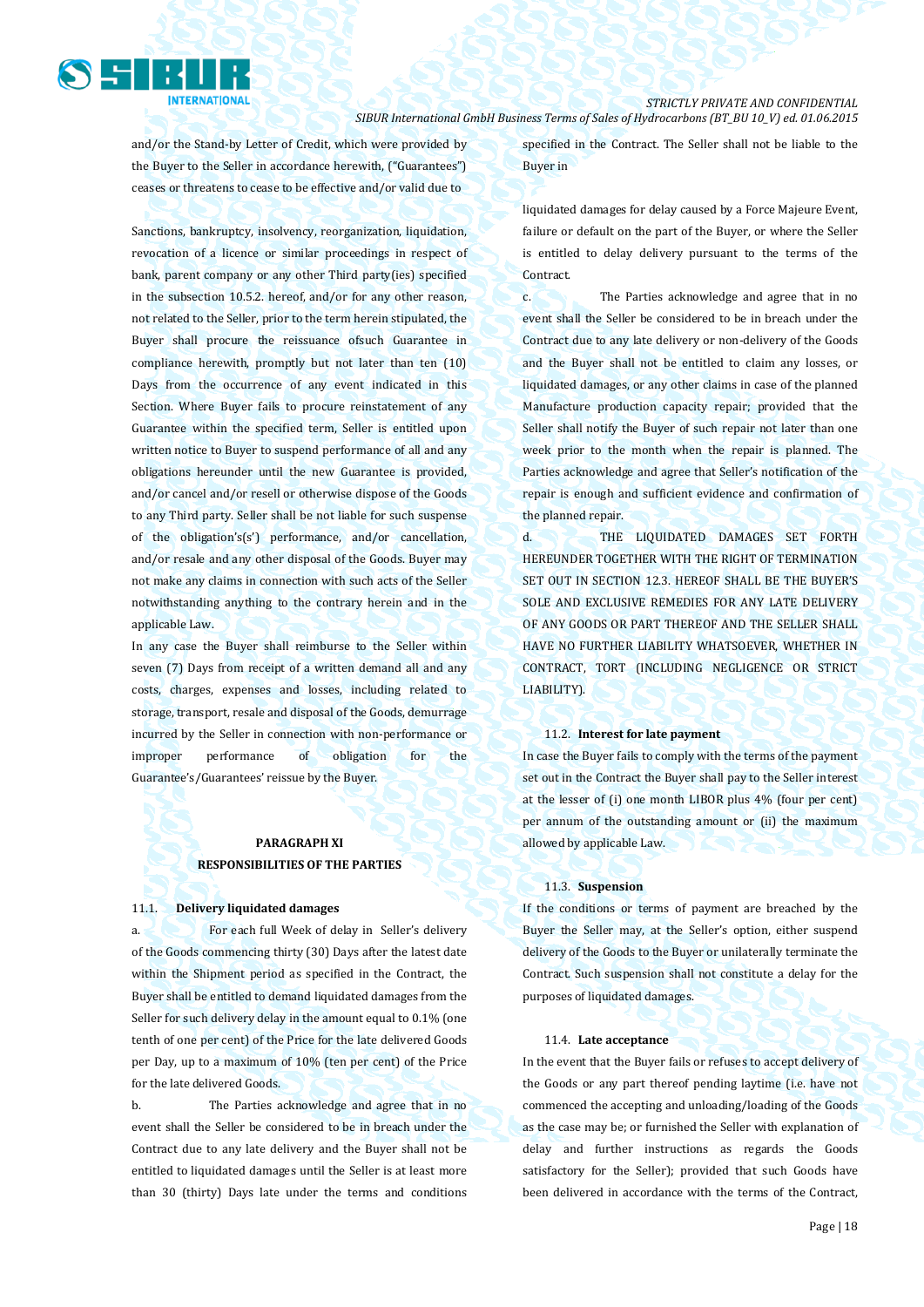

without prejudice to the Seller's other rights under the Contract or the applicable Law, the Seller is entitled to pass the Goods to a proximate logistic company or keeper at the Buyer's risk and expense of which the Buyer shall be notified within reasonable time. The Seller is entitled to exercise its right hereunder irrespective of whether the title to the Goods has passed to the Buyer under the Contract or not. The quantities of the Goods passed confirmed by such a logistic company or keeper shall be deemed as due confirmation of the quantities of the Goods delivered by the Seller; the term for quality claims for the Goods specified in Section 2.8. hereof shall commence as of the expiration of the laytime. The Seller shall be entitled to claim without limitation all and any transport and/or insurance cancellation costs, storage costs, additional transport costs, customs duties, demurrage and other similar or related costs and all expenses arising out of or in connection with such late acceptance from the Buyer till the moment when the Goods are taken by the Buyer.

#### 11.5. **The Seller's disposal rights**.

In the event that the Buyer (or the Buyer's authorized representative, or the Buyer's Carrier, etc.) fails or refuses to accept delivery of the Goods or any part thereof within 5 (five) Days of the due date mutually agreed by the Parties, entirely without prejudice to the Seller's other rights under the Contract or the applicable Law, the Seller shall at its sole discretion be entitled to sell the quantity of the Goods which were not taken by the Buyer. The Seller is entitled to exercise its right hereunder irrespective of whether the title to the Goods has passed to the Buyer under the Contract or not. The Seller is also entitled either (i) to demand the Buyer to reimburse all Seller's costs of sale including, without limitation, storage costs, additional transport costs, customs duties, and other similar or related reasonable costs and expenses together with any difference in the price obtained for the Goods when compared to the Price of the Goods set out in the Contract; or (ii) to deduct the amount of the received advance payment (applicable to the prepayment or CAD)) for the damages incurred by the Seller as a result of such refusal; after calculating the damages the remaining part of the advance payment shall be either returned to the Buyer or offset against further Shipments.

#### 11.6. **Limitation of liabilities**

a. UNDER NO CIRCUMSTANCES SHALL EITHER PARTY BE LIABLE WHETHER IN THE CONTRACT, IN TORT (INCLUDING GROSS NEGLIGENCE), UNDER ANY WARRANTY OR OTHERWISE, FOR ANY INDIRECT, SPECIAL, INCIDENTAL OR CONSEQUENTIAL DAMAGES OR FOR EXEMPLARY OR

PUNITIVE LOSSES OR DAMAGES, OR ANY LOSS OF PROFITS (SAVE IN RELATION TO SELLER'S LOSS OF PROFIT ARISING FROM THE BUYER'S FAILURE OR REFUSAL TO TAKE OR ACCEPT DELIVERY OF THE GOODS OR ANY PART THEREOF CONTRARY TO THE TERMS OF THE CONTRACT) OR REVENUES, OR ANY COST OF LABOR, RESULTING FROM OR ARISING OUT OF OR IN CONNECTION WITH THE GOODS OR SELLER'S PERFORMANCE UNDER, OR BREACH OF, THE CONTRACT, EVEN IF THE PARTIES HAVE BEEN ADVISED OF THE POSSIBILITY OF SUCH DAMAGES. EACH PARTY SHALL UNDERTAKE ITS BEST EFFORTS TO MITIGATE ITS LOSSES.

b. FOR THE AVOIDANCE OF DOUBT, EITHER PARTY MAY SEEK TO RECOVER FROM THE DEFAULTING PARTY ANY ACTUAL DIRECT DAMAGES INCURRED AS A RESULT OF THE DEFAULTING PARTY'S BREACH OF CONTRACT (INCLUDING, BUT NOT LIMITED TO, REASONABLE ATTORNEYS' FEES AND COSTS); PROVIDED, HOWEVER, THAT NOTWITHSTANDING ANYTHING CONTAINED HEREIN, TO THE FULL EXTENT PERMITTED BY APPLICABLE LAW, IN NO EVENT SHALL THE SELLER'S LIABILITY IN CONNECTION WITH THE GOODS OR THE CONTRACT EXCEED THE TOTAL GOODS VALUE (INCLUDING, BUT NOT LIMITED TO TRANSPORTATION COSTS, STORAGE COSTS, ETC.) PAID TO THE SELLER BY THE BUYER FOR THE GOODS.

c. UNDER NO CIRCUMSTANCES SHALL THE SELLER BE LIABLE FOR THE BUYER'S LOSS OF PROFIT, NON RECEIPT OF REVENUE, BUSINESS INTERRUPTIONS, THE SUSPENSION OF COMMERCIAL ACTIVITIES, OR FOR ANY INDIRECT LOSS IRRESPECTIVE OF ITS CHARACTER AND REASON.

d. BOTH PARTIES ACKNOWLEDGE AND AGREE THAT THE EXCLUSIVE REMEDIES AND LIMITATIONS OF LIABILITIES SET FORTH HEREIN WERE BARGAINED FOR ON AN EQUAL FOOTING AND ARE CONDITIONS OF THE CONTRACT.

e. NOTHING IN THE CONTRACT SHALL LIMIT OR EXCLUDE THE LIABILITY OF EITHER PARTY FOR DEATH OR PERSONAL INJURY RESULTING FROM ITS NEGLIGENCE OR FOR FRAUDULENT MISREPRESENTATION.

f. Adverse Weather. The Parties shall not be liable for delay caused by adverse weather. Notwithstanding the customary rules at the Place of Destination the Parties agree to evenly split losses caused by the adverse weather conditions and beyond the insurance coverage or other compensation from third parties.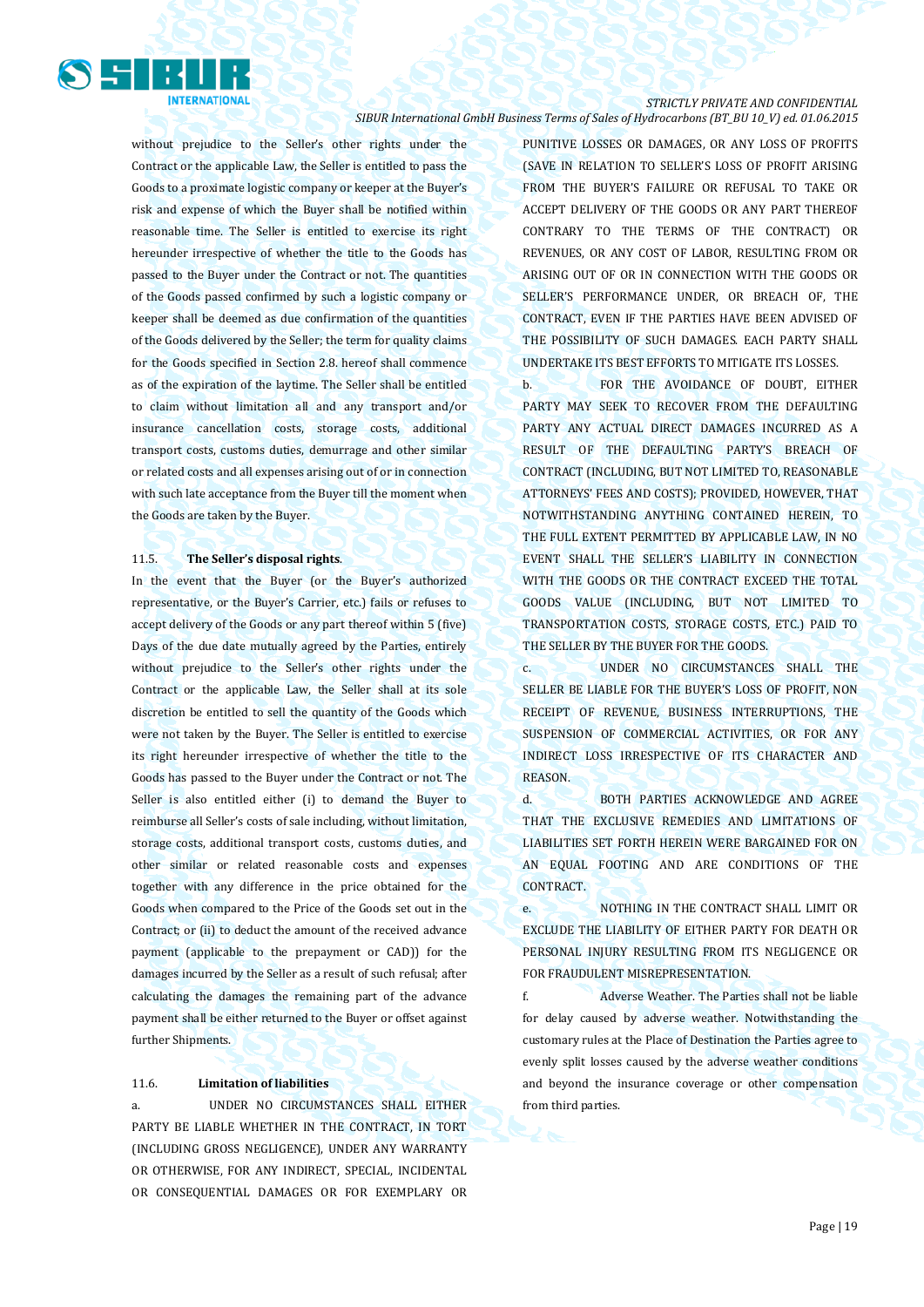

### **PARAGRAPH XII DURATION**

12.1. The Contract shall come into effect on the Effective Date and, subject to observance of Sections 12.2-12.3. hereof shall continue in force until all obligations have been fulfilled (unless earlier terminated hereunder or the Parties agreed otherwise in writing) and in the part of payments – until such time that same are made in full.

#### 12.2. **Buyer's default**

a) The Seller may, at its sole discretion and in addition to any other legal remedies it may have, upon giving written notice to the Buyer suspend all deliveries under the Contract and/or unilaterally terminate the Contract where:

i. the Buyer is in breach of any condition of the Contract:

ii. delivery or unloading of the Goods is delayed due to any cause(s) attributable to the Buyer and such delay is not excused by any other provision of the Contract;

iii. loading or unloading of the Goods is delayed by more than 10 (ten) hours after the NOR has been tendered due to reasons attributable to the Buyer;

iv. the Buyer or its parent company commences, or becomes the subject of, any bankruptcy, insolvency, reorganization, administration, liquidation or similar proceeding or is in the Seller's reasonable opinion expected to be unable or unwilling to pay its debts as the same become due;

v. the Buyer or its parent company ceases or threatens to cease to function as a going concern or conduct its operations in the normal course of business;

vi. a creditor attaches or takes possession of all or a substantial part of the assets of the Buyer or its parent company; or

vii. if applicable, the Buyer delays the provision of the parent company guarantee or other security of its obligations as provided in the Contract for more than 10 (ten) Business Days.

b) Where the Seller suspends delivery of the Goods due to any of the events referred to under the Section 12.2. a) hereof, the Seller may, so long as such event is continuing, at any time unilaterally terminate the entire Contract.

c) Where, pursuant to the provisions of Section 12.2. hereof, the Seller, under the Contract providing for multiple Shipments, temporarily suspends the delivery of the Shipment and then decides to resume delivery of the Shipments under the Contract, the Seller may cancel the suspended delivery of Shipment and shall be under no obligation to make up for any quantity of the Goods that would have been delivered to the Buyer but for such suspension.

d) Where the Contract provides for multiple Shipments then the rights given to the Seller in the Section 12.2. hereof, apply to all such Shipments where the Seller is allowed to terminate in respect of one Shipment, then it is entitled to terminate all the remaining Shipments.

e) Any termination of the Contract by the Seller shall be without prejudice to the rights and obligations of each Party as accrued on the date of termination.

12.3. **Seller's default**

a) The Buyer may at its sole discretion, and in addition to any other legal remedies it may have, upon giving notice to the Seller terminate the Contract, where the Seller, for any reason whatsoever, is in a material breach of any conditions of the Contract.

b) In relation to multiple Shipments under the Contract, the Buyer's right to terminate under this Section 12.3. hereof or otherwise, only applies to the Shipment in respect of which the Seller is in breach and not to future Shipments.

c)Any termination of the Contract by the Buyer shall be without prejudice to the rights and obligations of each Party as accrued at the date of termination.

12.4 In the event of termination of the Contract by either Party pursuant to the provisions of Section 12.2. or Section12.3. hereof then, save where the Buyer has terminated only part of a multiple Shipments under the Contract, and in addition to any direct losses arising from the default or breach, the Party so terminating shall be entitled to claim damages from the Party in default as if the Party in default had failed to deliver or failed to accept, as the case may be, such quantity of the Goods as remained to be delivered under the Contract at the date of termination.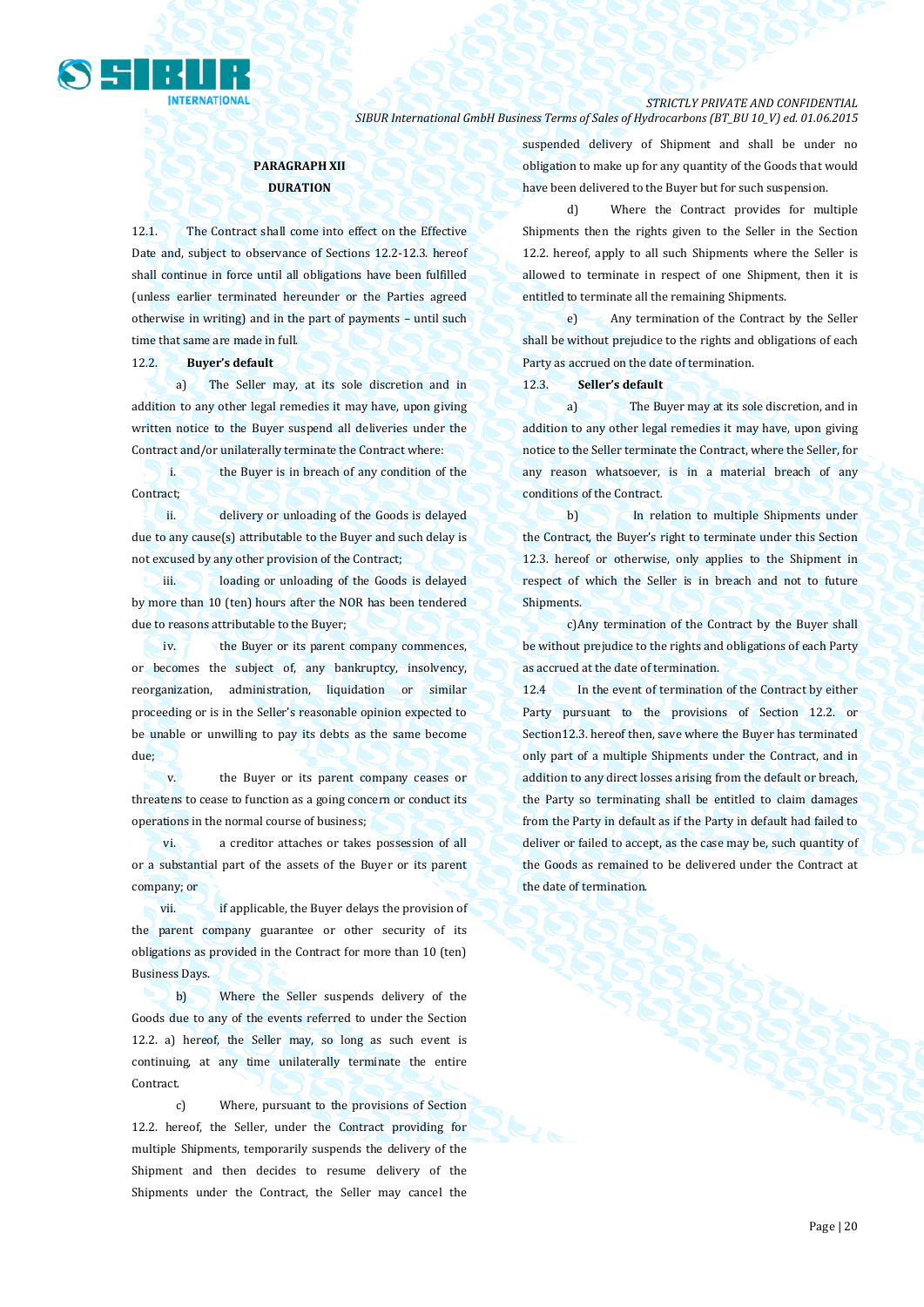

### *ANNEX 1*

### *CONTRACT (TEMPLATE)*

| <b>The Buver</b>                                                                                                 | <b>The Seller</b>                                                                                                |
|------------------------------------------------------------------------------------------------------------------|------------------------------------------------------------------------------------------------------------------|
| [insert the name of the company], a company organized and<br>existing under the law of [insert the country name] | [insert the name of the company], a company organized and<br>existing under the law of [insert the country name] |
| with its registered legal address at finsert the address                                                         | with its registered legal address at finsert the address                                                         |
| represented by [insert the authorized person of the company]                                                     | represented by [insert the authorized person of the company]                                                     |
| acting on the basis of [insert]                                                                                  | acting on the basis of [insert]                                                                                  |
| Attn. to:                                                                                                        | Attn. to:                                                                                                        |
| Tel.                                                                                                             | Tel.                                                                                                             |
| FAX:                                                                                                             | FAX:                                                                                                             |
| E-MAIL:                                                                                                          | E-MAIL:                                                                                                          |

### **CONTRACT № [insert the number]**

### **Document Date [insert document date]: Place: [insert the place]**

 $\mathsf{r}$ 

| This Contract shall become effective from [Insert date when this Contract should take effect from] (the "Effective Date"), provided always<br>that no part of this agreement shall come into existence unless the Seller receives a copy of the counterpart of this Contract executed by<br>the Buyer within [insert] Business Days after the Document Date specified hereinabove (the "Longstop Date"). |                    |                       |                                        |                                                            |                                         |                         |                                         |
|----------------------------------------------------------------------------------------------------------------------------------------------------------------------------------------------------------------------------------------------------------------------------------------------------------------------------------------------------------------------------------------------------------|--------------------|-----------------------|----------------------------------------|------------------------------------------------------------|-----------------------------------------|-------------------------|-----------------------------------------|
| I. GOODS                                                                                                                                                                                                                                                                                                                                                                                                 | <b>II. QUALITY</b> | Ш.<br><b>QUANTITY</b> | <b>DELIVERY</b><br>IV.<br><b>BASIS</b> | <b>V.TRANSPOR</b><br><b>TATION</b>                         | VI.<br><b>SHIPMENT</b><br><b>PERIOD</b> | <b>VII. LAYTIME</b>     |                                         |
|                                                                                                                                                                                                                                                                                                                                                                                                          |                    |                       |                                        |                                                            |                                         |                         |                                         |
| VIII.<br><b>DEMURRAGE</b>                                                                                                                                                                                                                                                                                                                                                                                | IX. PRICE          | X. PAYMENT TERMS      |                                        | <b>RESPONSIBILITIES</b><br>OF<br>XI.<br><b>THE PARTIES</b> |                                         | XII.<br><b>DURATION</b> | XIII.<br><b>COUNTERPA</b><br><b>RTS</b> |
|                                                                                                                                                                                                                                                                                                                                                                                                          |                    |                       |                                        |                                                            |                                         |                         |                                         |
|                                                                                                                                                                                                                                                                                                                                                                                                          |                    |                       |                                        |                                                            |                                         |                         |                                         |

|                                                                                                                          | <b>BUSINESS TERMS</b>                                                                                                    |                                                                                                                          |  |  |  |  |
|--------------------------------------------------------------------------------------------------------------------------|--------------------------------------------------------------------------------------------------------------------------|--------------------------------------------------------------------------------------------------------------------------|--|--|--|--|
|                                                                                                                          |                                                                                                                          | This Contract is intended to be accompanied and supplemented by Business Terms [insert the number/name of the            |  |  |  |  |
| Business Terms] of SIBUR International GmbH ("Business Terms") which shall be accessed via the following link www.sibur- |                                                                                                                          |                                                                                                                          |  |  |  |  |
|                                                                                                                          | int.com.                                                                                                                 |                                                                                                                          |  |  |  |  |
| 2.                                                                                                                       |                                                                                                                          | It is expressly agreed and acknowledged by the Buyer that the Business Terms are the integral part hereof and considered |  |  |  |  |
|                                                                                                                          | incorporated into this Contract.                                                                                         |                                                                                                                          |  |  |  |  |
| 3.                                                                                                                       |                                                                                                                          | THE BUYER HEREBY EXPRESSLY ACKNOWLEDGES AND CONFIRMS THAT THE BUSINESS TERMS WERE READ VERY                              |  |  |  |  |
|                                                                                                                          |                                                                                                                          | CAREFULLY, ACCURATELY AND PRECISELY AS THEY INCLUDE CERTAIN EXCLUSIONS, INCLUDING BUT NOT LIMITED TO,                    |  |  |  |  |
|                                                                                                                          | LIMITATIONS OF LIABILITY CONDITIONS, ARBITRATION AGREEMENT AND CONFIRMATION PROCEDURE.                                   |                                                                                                                          |  |  |  |  |
| 4.                                                                                                                       | If there is any conflict, ambiguity or inconsistency between the terms and conditions of this Contract and the terms and |                                                                                                                          |  |  |  |  |
| conditions of the Business Terms, the terms and conditions of this Contract shall prevail.                               |                                                                                                                          |                                                                                                                          |  |  |  |  |
|                                                                                                                          |                                                                                                                          |                                                                                                                          |  |  |  |  |
| The Buver:                                                                                                               |                                                                                                                          | The Seller:                                                                                                              |  |  |  |  |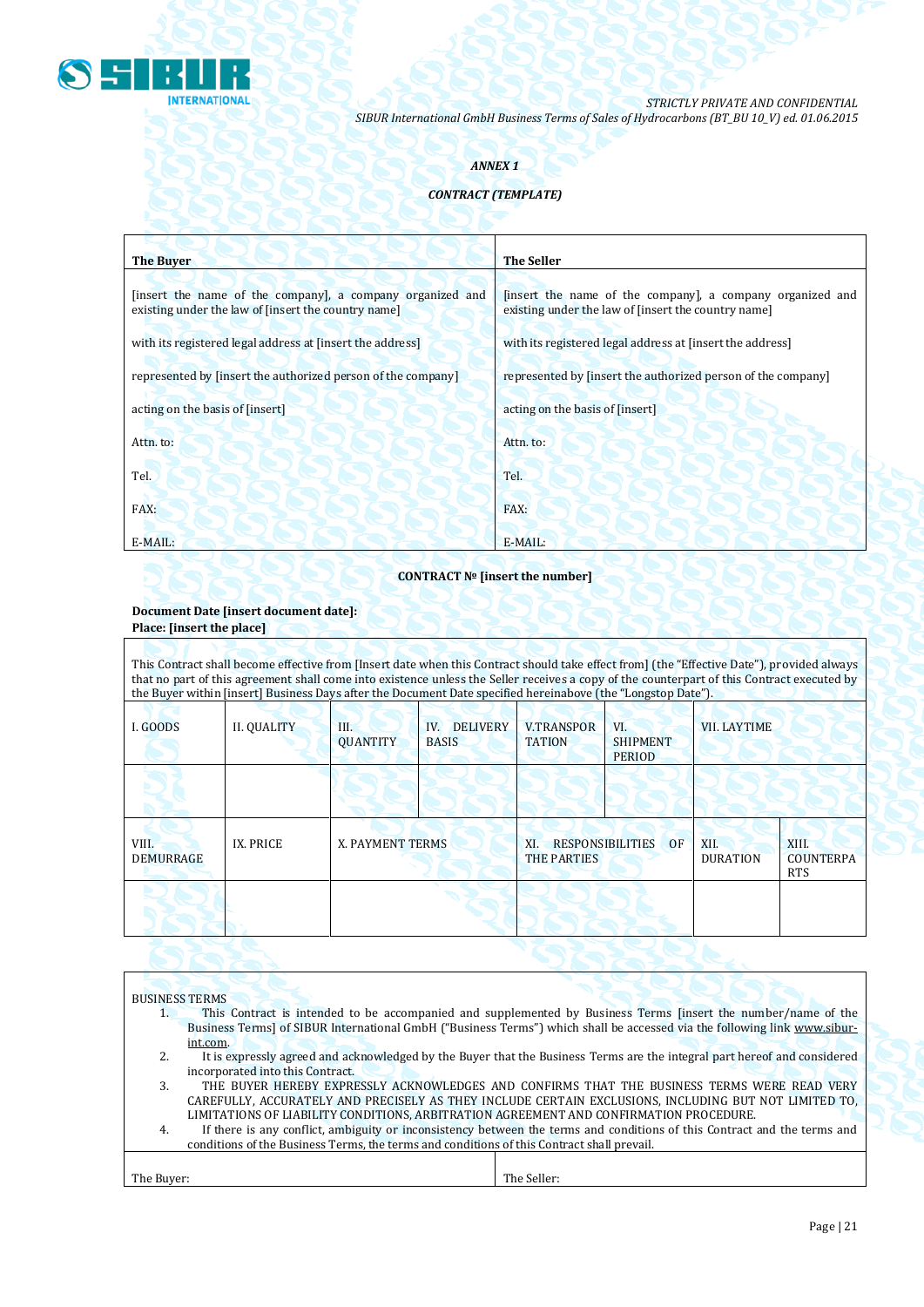

#### *ANNEX 2*

#### *GUARANTEE (TEMPLATE)*

#### *GUARANTEE*

 $Signing$  Date: [ ]  $\bigcup_{n=1}^{\infty}$   $\bigcup_{n=1}^{\infty}$   $\bigcup_{n=1}^{\infty}$   $\bigcup_{n=1}^{\infty}$   $\bigcup_{n=1}^{\infty}$   $\bigcup_{n=1}^{\infty}$   $\bigcup_{n=1}^{\infty}$   $\bigcup_{n=1}^{\infty}$   $\bigcup_{n=1}^{\infty}$   $\bigcup_{n=1}^{\infty}$   $\bigcup_{n=1}^{\infty}$   $\bigcup_{n=1}^{\infty}$   $\bigcup_{n=1}^{\infty$ 

THIS GUARANTEE (the "Guarantee") is made as a deed on the date written above (the "Signing Date")

BY:

[ ], a company organised and existing under the laws of [ ], with its office at [ ], represented by, [ ] acting on the basis of [ ] ("Guarantor"),

IN FAVOUR OF:

SIBUR International GmbH, a company organised and existing under the laws of Austria, with its registered legal address at Prinz-Eugen-Straße 8-10, A-1040 Vienna, Austria ("Seller", and, together with Guarantor, the "Parties", each being a "Party").

RECITALS:

WHEREAS, the Seller and [ ], a company organised and existing under the laws of [ ], with its registered legal address at [ ] (hereinafter referred to as the "Buyer"), entered into a Contract [ ] dated [ ] between the Seller, on the one hand and the Buyer, on the other hand (hereinafter referred to as the "Contract"); and

WHEREAS, the Guarantor has agreed to provide assurances for fulfilment of Buyer's payments and other obligations under and in connection with the Contract ;

NOW, THEREFORE, in consideration of the foregoing and for other good and valuable consideration, the receipt and sufficiency of which is hereby acknowledged, Guarantor hereby agrees as follows:

THIS GUARANTEE WITNESSETH as follows:

Guarantee. Guarantor hereby irrevocably, absolutely and unconditionally:

guarantees as primary obligor to Seller and not merely as surety only the full, complete and punctual performance by Buyer of all obligations, duties and undertakings of Buyer under the Contract, as may be amended or modified from time to time. Should Buyer fail to perform any of said obligations, Guarantor undertakes to and shall perform such obligations, or arrange performance thereof, in accordance with the terms of the Contract;

guarantees as aforesaid and without prejudice to the generality of the foregoing, the punctual payment by Buyer of any sums due by Buyer to Seller under or in respect of or pursuant to the Contract, as the Contract may be amended or modified from time to time, including (but not limited to) any claims or damages for breach thereof and together with any interest due thereon (collectively with the obligations referred to in paragraph (a) of this Clause, the "Guaranteed Obligations");

undertakes with Seller that whenever Buyer does not pay any amount when due under the Contract, Guarantor shall within [insert the period] business days after receiving a demand from Seller pay to Seller that amount as if it was the principal obligor. Should Guarantor default for any reason to pay the respective amount pursuant to Seller's request within the term specified above, Guarantor shall pay interest toSeller in the amount of one per cent (1%) of the outstanding unpaid amount per week;

indemnifies Seller immediately on demand against any costs, loss or liability suffered by Seller as a result of any Guaranteed Obligation being or becoming unenforceable, invalid or illegal. The amount of cost, loss or liability shall be equal to the amount which Seller would have been entitled to recover if such Guaranteed Obligations were enforceable, valid or illegal.

This Guarantee is a continuing guarantee and will extend to (i) the ultimate balance of sums payable by Buyer to Seller and/or (ii) the performance of the other Guaranteed Obligations by Buyer under the Contract, regardless of any intermediate payment or discharge in whole or in part.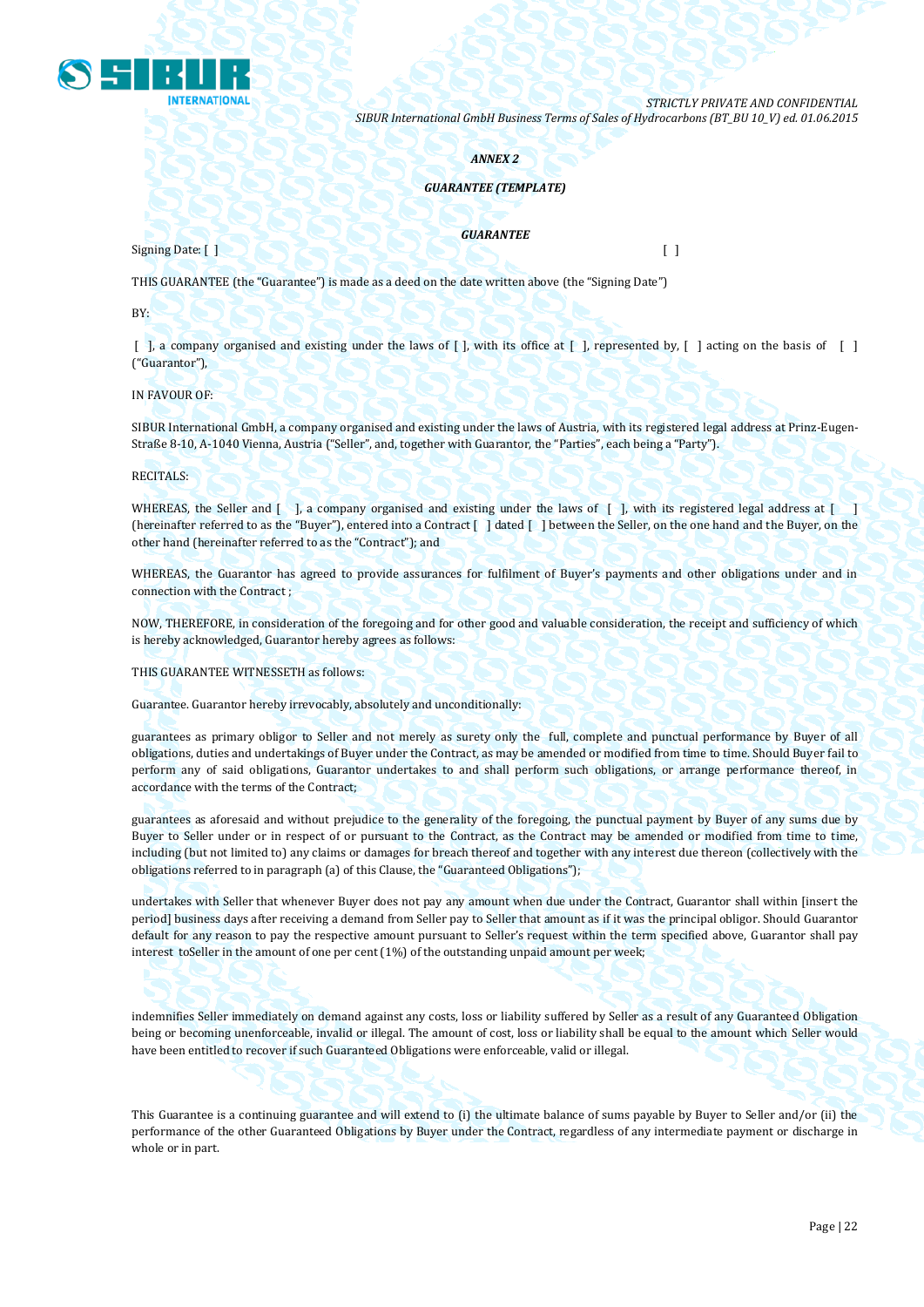

Guarantee Absolute. The obligations of Guarantor hereunder shall not be affected by any act, omission, matter or thing which but for this provision might operate to release or otherwise exonerate Guarantor from Guarantor's obligations hereunder in whole or in part. The liability of the Guarantor under this Guarantee shall be absolute and unconditional irrespective of:

#### any lack of validity or enforceability of or defect or deficiency in the Contract or any other documents executed in connection with the Contract;

any modification, extension or waiver of any terms of the Contract;

any change in the time, manner, terms or place of payment of or in any other term of, all or any of the Guaranteed Obligations, or any other amendment or waiver of or any consent to departure from any agreement or instrument executed in connection therewith;

any failure, omission, delay, waiver or refusal by Seller to exercise, in whole or in part, any right or remedy held by Seller with respect to the Contract or any transaction under the Contract;

any change in the existence, structure or ownership of Guarantor or Buyer, or insolvency, bankruptcy, reorganisation or other similar proceeding affecting Buyer or its assets;

any other circumstance that might otherwise constitute a discharge,postponement, reduction, non-provability or other similar circumstance affecting any obligation of Buyer under the Contract or of Guarantor on respect of this Guarantee, other than payment in full and/or performance (as the case may be) of the Guaranteed Obligations; or

Guarantor's lack of awareness or notice of any of the foregoing.

The obligations of Guarantor hereunder are several from Buyer or any other person or entity, and are primary obligations concerning which Guarantor is the principal obligor. There are no conditions precedent to the enforcement of this Guarantee, except as expressly contained herein.

Guarantor agrees and acknowledges that any decision of any arbitral tribunal appointed in accordance with the Contract and/or any court in respect of or in connection with the Contract or any agreement reached between Buyer and Seller shall be binding on Guarantor as a party to this Guarantee.

This Guarantee shall continue to be effective or be reinstated, as the case may be, if at any time any payment of any of Guaranteed Obligations are annulled, set aside, invalidated, declared to be fraudulent or preferential, rescinded or must otherwise be returned, refunded or repaid by the Seller upon the insolvency, bankruptcy, dissolution, liquidation or reorganization of Buyer or any other guarantor, or upon or as a result of the appointment of an administrator, provisional liquidator, receiver, intervener or conservator of, or trustee or similar officer for, Buyer or any other guarantor or any substantial part of its property or otherwise, all as though such payment or payments had not been made.

Waiver. Guarantor hereby waives its right to be discharged by, or have a claim against Seller in respect of any amendment or supplement being made to the Contract and/or this Guarantee and agrees that this Guarantee shall not in any way be adversely affected or impaired by any time, indulgence, waiver, consent or any other concession granted to Buyer r and/or the Guarantor.

The Guarantor undertakes to Seller that Guarantor has not taken and will not take any security from Seller in respect of Guarantor's obligations hereunder. Any security taken by Guarantor in breach of this provision and all monies at any time received in respect thereof shall be held in trust for Seller as security for the obligations of Guarantor hereunder. Guarantor waives any defence or right arising by reason of any disability or lack of authority or power of Seller and shall remain liable hereunder if Seller, Buyer or any other party shall not be liable under the Contract for such reason.

Expenses. Guarantor agrees to pay on demand any reasonable costs, including reasonable legal fees, and other documented expenses incurred by Seller in enforcing Guarantor's payment obligations under this Guarantee.

Notices. All demands, notices and other communications provided for hereunder shall, unless otherwise specifically provided herein, be in English in writing and shall be addressed and delivered in person or by Federal Express, DHL (or other recognized international courier service requiring signature upon receipt) or by facsimile or email (as evidenced by a paper copy of such email) to the party receiving the notice at the address set forth below or at such address as may be designated by written notice, from time to time, to the other party. Such demands, notices and other communications shall be deemed effective upon receipt or, in the case of facsimile or email or other means of telecommunication, upon written confirmation of receipt by the other Party (such confirmation to be transmitted in person, by email or international courier as provided above). For purposes of notice, the addresses of the Parties shall be as follows: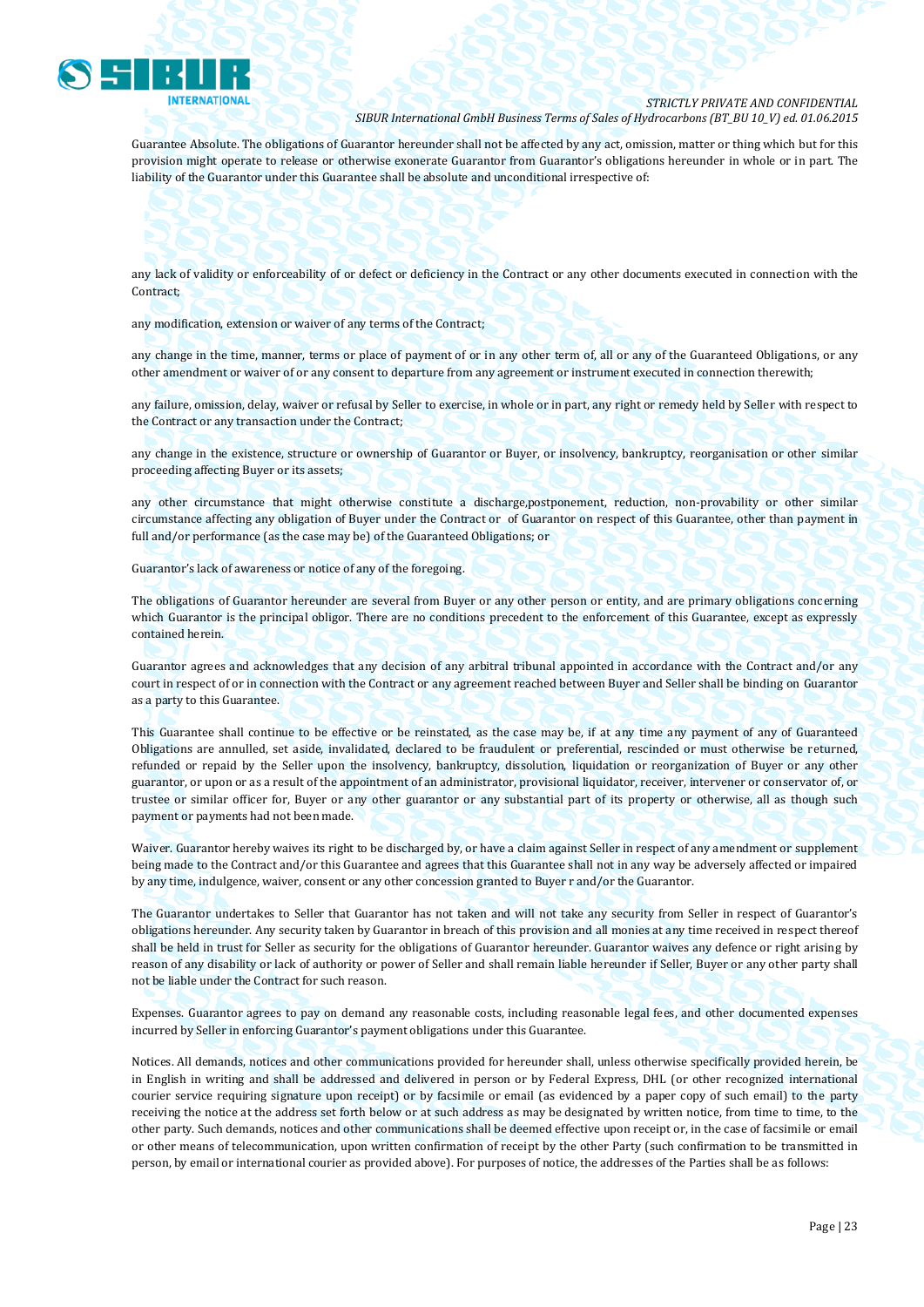

If to the Seller:

For the attention of: [insert] Address: [insert] Facsimile no.: [insert]

Email: [insert]

If to the Guarantor:

For the attention of: [insert]

Address: [insert]

Facsimile no.: [insert]

Email: [insert]

Demand and Payment. Any demand by Seller for performance hereunder shall be in writing and delivered to Guarantor pursuant to Clause 5 hereof, and shall (a) reference this Guarantee, (b) specifically identify Buyer and the Guaranteed Obligations to be paid and/or performed (as the case may be) and (c) set forth payment instructions in respect of any amount or amounts payable to Seller. There are no other requirements of notice, presentment or demand other than stated in this Guarantee.

Any payment to be made hereunder by Guarantor shall be made without set off or counterclaim save as hereinbefore provided and shall be made free and clear of, and without deduction for or on account of, any present or future taxes, duties, charges, fees, deductions or withholdings of any nature whatsoever and by whomsoever imposed.

Assignment; Successors and Assigns. The provisions of this Guarantee shall be binding on and inure to the benefit of Seller and its respective successors and permitted assigns. None of the Parties may assign its rights and/or delegate its obligations under this Guarantee to any third party without the other Parties' prior written consent, except that the Seller may assign this Guarantee to a third party without such consent and the assignee becomes the beneficiary of the right to require the performance of Guaranteed Obligations ("Permitted Assignment"). Guarantor acknowledges that if this Guarantee is assigned by Seller in connection with a Permitted Assignment, then this Guarantee shall continue in full and effect and Guarantor shall continue to guarantee the performance of Guaranteed Obligations to Seller's assignee on the terms of this Guarantee and, if requested by Seller, shall enter into a guarantee on the same terms as this Guarantee directly with Seller's assignee. Guarantor also acknowledges that if the Contract is assigned by Buyer in

accordance with the provisions of the Contract, then this Guarantee shall continue in full force and effect and Guarantor shall continue to guarantee the performance of Guaranteed Obligations in accordance with the Contract by Buyer's assignee on the terms of this Guarantee.

Applicable law and Arbitration. This Guarantee, andany non-contractual obligations arising out of or in connection with this Guarantee, shall be governed by and construed in accordance with the laws of England and Wales notwithstanding the choice of law rules of any jurisdiction and determined without reference to the principles of conflicts of laws. Any dispute arising out of or in connection with this Guarantee, including any question regarding its existence, validity or termination, shall be referred to and finally resolved by arbitration under the London Court of International Arbitration (LCIA) Rules, which Rules are deemed to be incorporated by reference into this Clause.

The number of arbitrators shall be three. Each Party shall nominate one arbitrator and the two appointed arbitrators shall appoint a third arbitrator who shall serve as the chairman of the arbitration tribunal. Unless otherwise agreed by the Parties, all arbitrators shall be fluent in English and have experience in acting as an arbitrator.

The seat, or legal place, of arbitration shall be London, England.

The language to be used in the arbitral proceedings shall be English.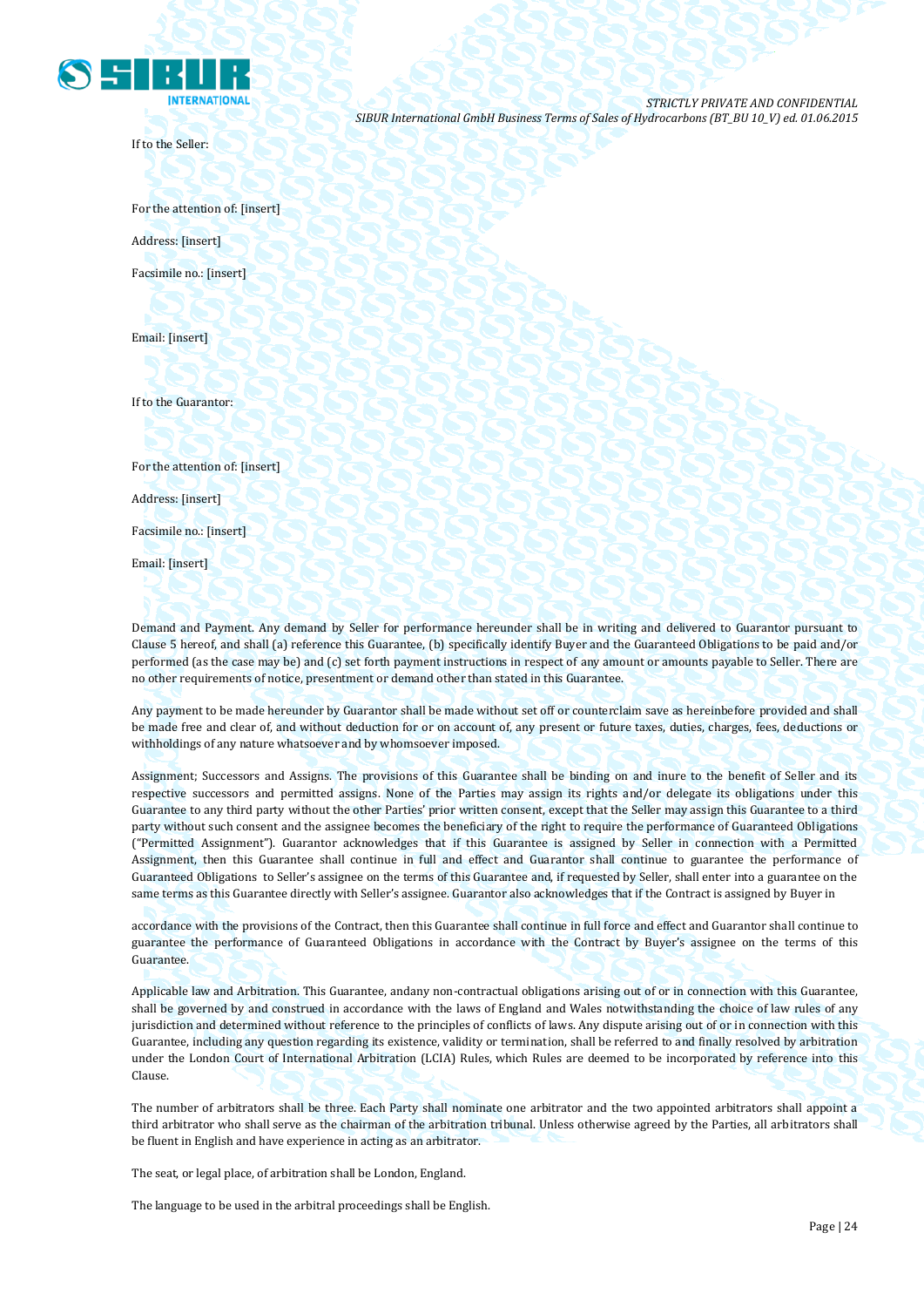

The Parties undertake to keep confidential all awards in any arbitration, together with all materials in the proceedings created for the purpose of the arbitration and all other documents produced by another party in the proceedings not otherwise in the public domain save and to the extent that disclosure may be required of a party by legal duty, to protect or pursue a legal right or to enforce or challenge an award in bona fide legal proceedings before a state court or other judicial authority.

By agreeing to arbitration in accordance with this Clause, the Parties agree that no competent court in any relevant jurisdiction will have the power to issue a pre-arbitral injunction, pre-arbitral attachment or other order in aid of the arbitration proceedings or the enforcement of any award.

Parties shall submit documents in English. Documents submitted in a language other than English shall be translated into English at the expense of the Party submitting the documents. Each Party shall have the right, at its sole cost and expense, to have an interpreter attend the arbitration hearings if it so chooses.

No Waiver; Remedies. No failure on the part of a Party to exercise, and no delay in exercising, any right hereunder shall operate as a waiver thereof, nor shall any single or partial exercise of any right hereunder preclude any other of further exercise thereof o the exercise of any other right. The remedies herein provided are cumulative and not exclusive of any remedies provided by the applicable law.

Validity. This Guarantee shall be deemed effective for all purposes as of the Signing Date . Except for any claim notified before the expiry date, this Guarantee and Guarantor's liability to Seller hereunder shall continue and remain in full force and effect until the date on which all the guaranteed sums have been paid in full and all of Buyer's obligations under the Contract have been performed in full.

Until Guarantor's liability to Seller expires pursuant to this Guarantee, Guarantor shall not enter into any transaction which would make this Guarantee unenforceable, delay its enforcement or have an adverse effect on its enforceability, including without limitation any agreement which prohibits Guarantor from performing its obligations hereunder, without Seller's prior written consent to such transaction that specifically references to this Clause 10.

Amendments. A written Amendment executed solely by Guarantor may extend the termination date of this Guarantee. No other amendment of this Guarantee shall be effective unless in writing and signed by Guarantor and Seller. Neither waiver of any provision of this Guarantee nor consent to any departure by either Party from the terms hereof shall in any event be effective unless such waiver shall be in writing and signed by other Party. Any such waiver shall be effective inly in the specific instance and for specific purpose for which it was given.

Severability. Each provision of this Guarantee is severable and distinct from the others. Seller and Guarantor intend that every such provision shall be and remain valid and enforceable to the fullest extent permitted by applicable law. If any such provision is or at any time becomes to any extent invalid, illegal or unenforceable under any enactment of rule of applicable law, it shall to that extent be deemed not to form part of this Guarantee but (except to that extent in the case of that provision) it and other provisions of this Guarantee shall continue in full force and effect and their validity, legality and enforceability shall not be thereby affected or impaired.

Headings, References and Usage of Terms. This Guarantee is executed in the English language. All capitalised terms used, but not defined, in this Guarantee but defined in the Contract shall have the respective meanings set forth in the Contract. In this Guarantee, the singular shall include the plural and vice versa . The terms "herein" and "hereunder" and similar terms shall be interpreted to refer to this entire Guarantee.

The Guarantor's warranties and representations. The Guarantor warrants and represents that:

The Guarantor is a company duly organised, validly existing and in good standing under the laws of the country of its incorporation. The Guarantor has all requisite corporate power and authority to carry on its business as presently conducted and as proposed to be conducted. Guarantor is duly qualified to transact business and is in good standing in each jurisdiction in which it operates it business;

All corporate action required to be taken by Guarantor in order to authorise Guarantor to enter into this Guarantee, and to perform its obligations hereunder, has been taken. All action on the part of the officers of Guarantor necessary for the execution and delivery of this Guarantee, the performance of all obligations of Guarantor under this Guarantee have been taken. This Guarantee, when executed and delivered by Guarantor, shall constitute valid and legally binding obligations of Guarantor, enforceable against the Guarantor in accordance with its terms;

No consent, approval, order or authorisation of, or registration, qualification, designation, declaration or filing with, any federal, state or local governmental authority is required on the part of Guarantor in connection with execution, delivery or performance of this Guarantee;